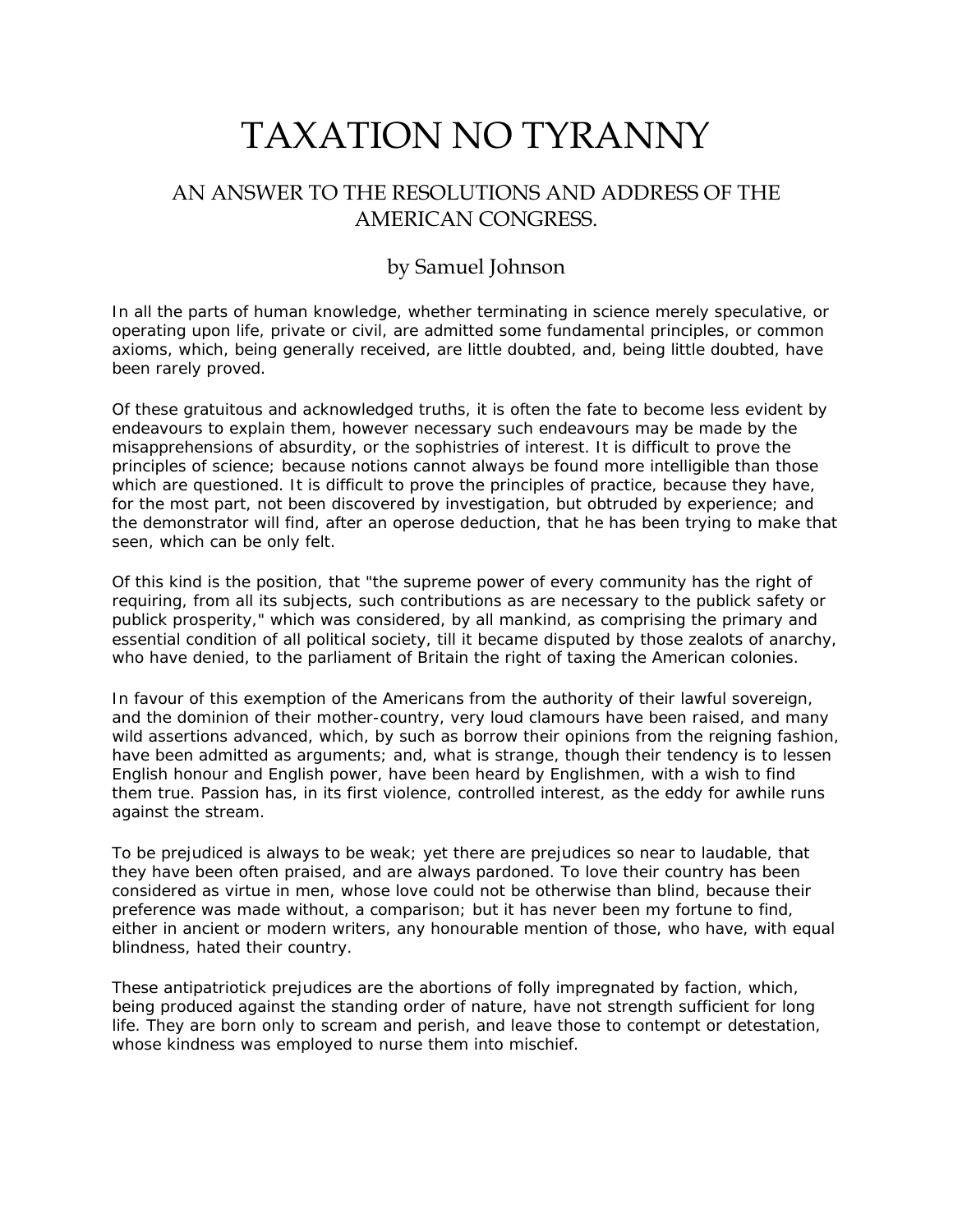To perplex the opinion of the publick many artifices have been used, which, as usually happens, when falsehood is to be maintained by fraud, lose their force by counteracting one another.

The nation is, sometimes, to be mollified by a tender tale of men, who fled from tyranny to rocks and deserts, and is persuaded to lose all claims of justice, and all sense of dignity, in compassion for a harmless people, who, having worked hard for bread in a wild country, and obtained, by the slow progression of manual industry, the accommodations of life, are now invaded by unprecedented oppression, and plundered of their properties by the harpies of taxation.

We are told how their industry is obstructed by unnatural restraints, and their trade confined by rigorous prohibitions; how they are forbidden to enjoy the products of their own soil, to manufacture the materials which nature spreads before them, or to carry their own goods to the nearest market; and surely the generosity of English virtue will never heap new weight upon those that are already overladen; will never delight in that dominion, which cannot be exercised, but by cruelty and outrage.

But, while we are melting in silent sorrow, and, in the transports of delirious pity, dropping both the sword and balance from our hands, another friend of the Americans thinks it better to awaken another passion, and tries to alarm our interest, or excite our veneration, by accounts of their greatness and their opulence, of the fertility of their land, and the splendour of their towns. We then begin to consider the question with more evenness of mind, are ready to conclude that those restrictions are not very oppressive, which have been found consistent with this speedy growth of prosperity; and begin to think it reasonable, that they who thus flourish under the protection of our government, should contribute something toward its expense.

But we are soon told, that the Americans, however wealthy, cannot be taxed; that they are the descendants of men who left all for liberty, and that they have constantly preserved the principles and stubbornness of their progenitors; that they are too obstinate for persuasion, and too powerful for constraint; that they will laugh at argument, and defeat violence; that the continent of North America contains three millions, not of men merely, but of whigs, of whigs fierce for liberty, and disdainful of dominion; that they multiply with the fecundity of their own rattlesnakes, so that every quarter of a century doubles their numbers.

Men accustomed to think themselves masters do not love to be threatened. This talk is, I hope, commonly thrown away, or raises passions different from those which it was intended to excite. Instead of terrifying the English hearer to tame acquiescence, it disposes him to hasten the experiment of bending obstinacy, before it is become yet more obdurate, and convinces him that it is necessary to attack a nation thus prolifick, while we may yet hope to prevail. When he is told, through what extent of territory we must travel to subdue them, he recollects how far, a few years ago, we travelled in their defence. When it is urged, that they will shoot up, like the hydra, he naturally considers how the hydra was destroyed.

Nothing dejects a trader like the interruption of his profits. A commercial people, however magnanimous, shrinks at the thought of declining traffick and an unfavourable balance. The effect of this terrour has been tried. We have been stunned with the importance of our American commerce, and heard of merchants, with warehouses that are never to be emptied, and of manufacturers starving for want of work.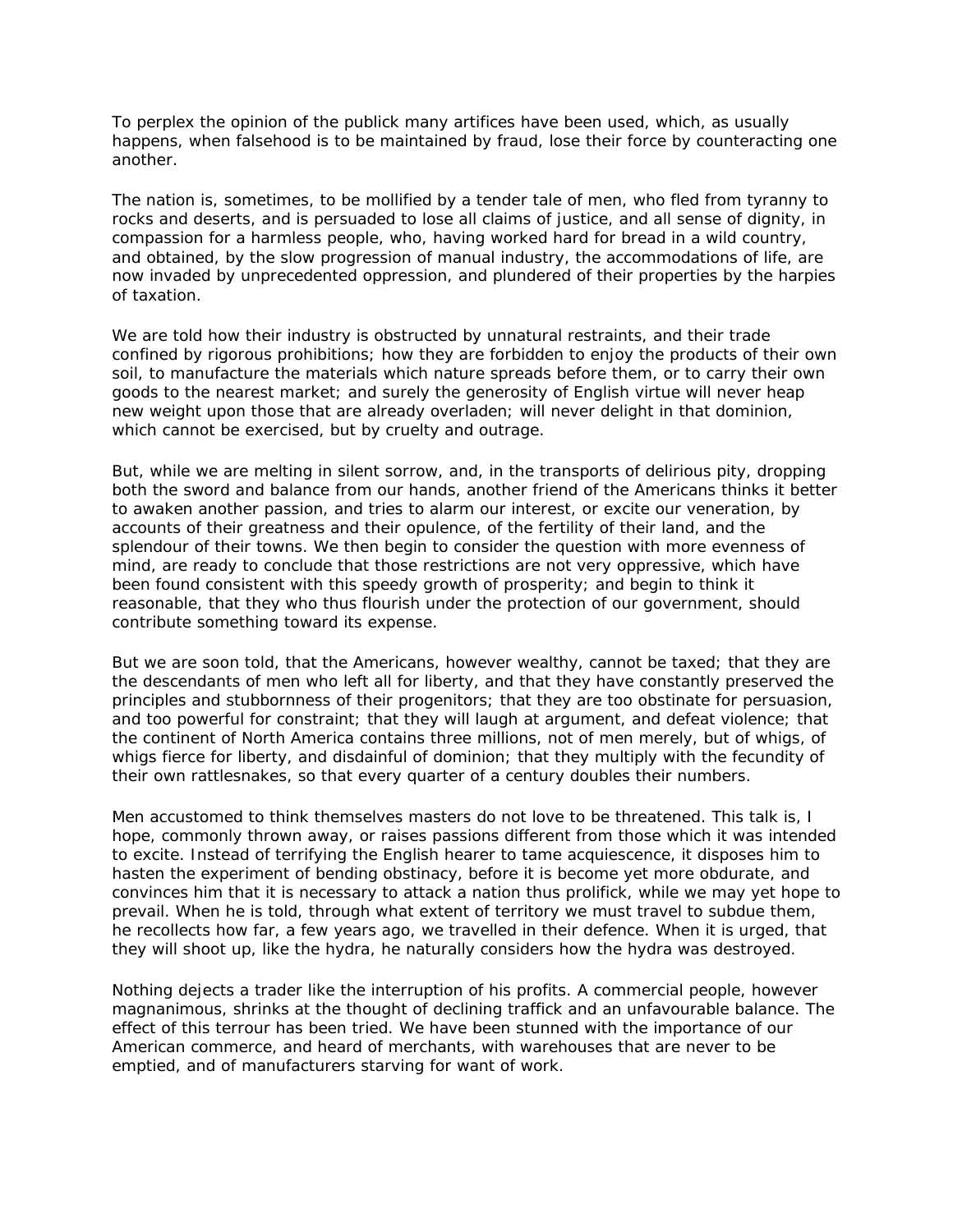That our commerce with America is profitable, however less than ostentatious or deceitful estimates have made it, and that it is our interest to preserve it, has never been denied; but, surely, it will most effectually be preserved, by being kept always in our own power. Concessions may promote it for a moment, but superiority only can ensure its continuance. There will always be a part, and always a very large part of every community, that have no care but for themselves, and whose care for themselves reaches little further than impatience of immediate pain, and eagerness for the nearest good. The blind are said to feel with peculiar nicety. They who look but little into futurity, have, perhaps, the quickest sensation of the present. A merchant's desire is not of glory, but of gain; not of publick wealth, but of private emolument; he is, therefore, rarely to be consulted about war and peace, or any designs of wide extent and distant consequence.

Yet this, like other general characters, will sometimes fail. The traders of Birmingham have rescued themselves from all imputation of narrow selfishness, by a manly recommendation to parliament of the rights and dignity of their native country.

To these men I do not intend to ascribe an absurd and enthusiastick contempt of interest, but to give them the rational and just praise of distinguishing real from seeming good; of being able to see through the cloud of interposing difficulties, to the lasting and solid happiness of victory and settlement.

Lest all these topicks of persuasion should fail, the greater actor of patriotism has tried another, in which terrour and pity are happily combined, not without a proper superaddition of that admiration which latter ages have brought into the drama. The heroes of Boston, he tells us, if the stamp act had not been repealed, would have left their town, their port, and their trade, have resigned the splendour of opulence, and quitted the delights of neighbourhood, to disperse themselves over the country, where they would till the ground, and fish in the rivers, and range the mountains, and be free.

These, surely, are brave words. If the mere sound of freedom can operate thus powerfully, let no man, hereafter, doubt the story of the Pied Piper. The removal of the people of Boston into the country, seems, even to the congress, not only difficult in its execution, but important in its consequences. The difficulty of execution is best known to the Bostonians themselves; the consequence alas! will only be, that they will leave good houses to wiser men.

Yet, before they quit the comforts of a warm home, for the sound of something which they think better, he cannot be thought their enemy who advises them, to consider well whether they shall find it. By turning fishermen or hunters, woodmen or shepherds, they may become wild, but it is not so easy to conceive them free; for who can be more a slave than he that is driven, by force, from the comforts of life, is compelled to leave his house to a casual comer, and, whatever he does, or where ever he wanders, finds, every moment, some new testimony of his own subjection? If choice of evil be freedom, the felon in the galleys has his option of labour or of stripes. The Bostonian may quit his house to starve in the fields; his dog may refuse to set, and smart under the lash, and they may then congratulate each other upon the smiles of liberty, "profuse of bliss, and pregnant with delight."

To treat such designs as serious, would be to think too contemptuously of Bostonian understandings. The artifice, indeed, is not new: the blusterer, who threatened in vain to destroy his opponent, has, sometimes, obtained his end, by making it believed, that he would hang himself.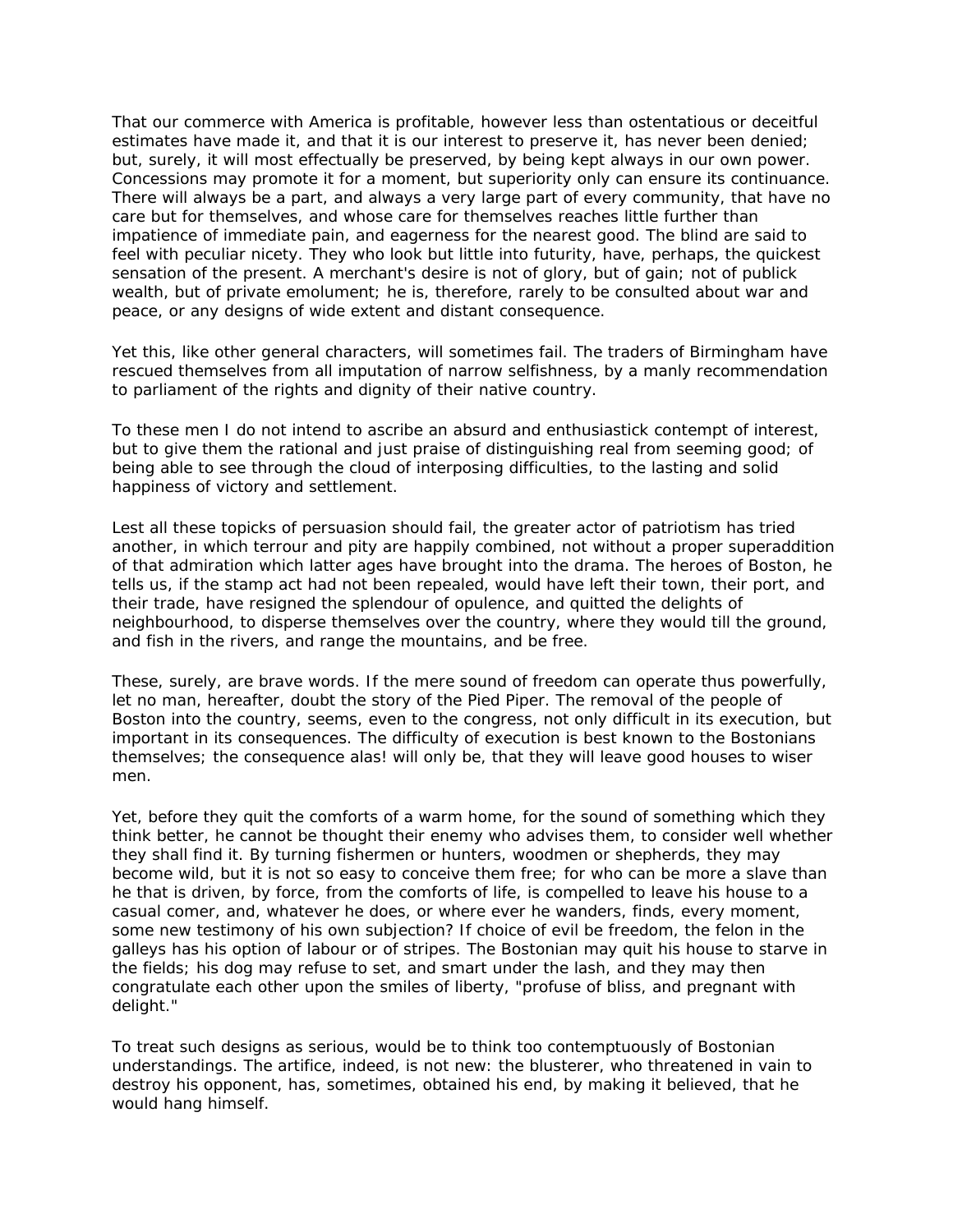But terrours and pity are not the only means by which the taxation of the Americans is opposed. There are those, who profess to use them only as auxiliaries to reason and justice; who tell us, that to tax the colonies is usurpation and oppression, an invasion of natural and legal rights, and a violation of those principles which support the constitution of English government.

This question is of great importance. That the Americans are able to bear taxation, is indubitable; that their refusal may be overruled, is highly probable; but power is no sufficient evidence of truth. Let us examine our own claim, and the objections of the recusants, with caution proportioned to the event of the decision, which must convict one part of robbery, or the other of rebellion.

A tax is a payment, exacted by authority, from part of the community, for the benefit of the whole. From whom, and in what proportion such payment shall be required, and to what uses it shall be applied, those only are to judge to whom government is intrusted. In the British dominions taxes are apportioned, levied, and appropriated by the states assembled in parliament.

Of every empire all the subordinate communities are liable to taxation, because they all share the benefits of government, and, therefore, ought all to furnish their proportion of the expense.

This the Americans have never openly denied. That it is their duty to pay the costs of their own safety, they seem to admit; nor do they refuse their contribution to the exigencies, whatever they may be, of the British empire; but they make this participation of a publick burden a duty of very uncertain extent, and imperfect obligation, a duty temporary, occasional, and elective, of which they reserve to themselves the right of settling the degree, the time, and the duration; of judging when it may be required, and when it has been performed.

They allow to the supreme power nothing more than the liberty of notifying to them its demands or its necessities. Of this notification they profess to think for themselves, how far it shall influence their counsels; and of the necessities alleged, how far they shall endeavour to relieve them. They assume the exclusive power of settling not only the mode, but the quantity, of this payment. They are ready to cooperate with all the other dominions of the king; but they will cooperate by no means which they do not like, and at no greater charge than they are willing to bear.

This claim, wild as it may seem; this claim, which supposes dominion without authority, and subjects without subordination, has found among the libertines of policy, many clamorous and hardy vindicators. The laws of nature, the rights of humanity, the faith of charters, the danger of liberty, the encroachments of usurpation, have been thundered in our ears, sometimes by interested faction, and sometimes by honest stupidity.

It is said by Fontenelle, that if twenty philosophers shall resolutely deny that the presence of the sun makes the day, he will not despair but whole nations may adopt the opinion. So many political dogmatists have denied to the mother-country, the power of taxing the colonies, and have enforced their denial with so much violence of outcry, that their sect is already very numerous, and the publick voice suspends its decision.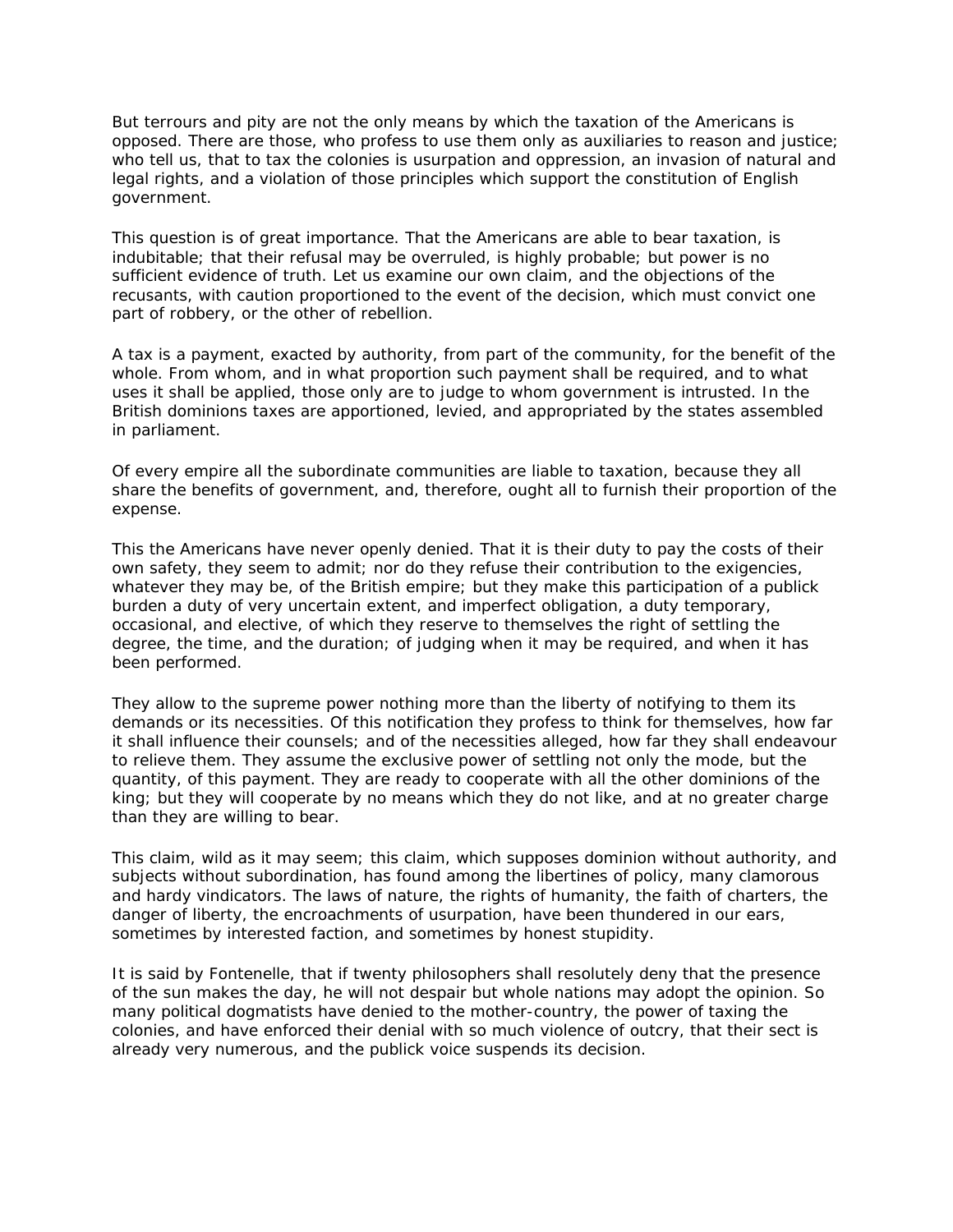In moral and political questions, the contest between interest and justice has been often tedious and often fierce, but, perhaps, it never happened before, that justice found much opposition, with interest on her side.

For the satisfaction of this inquiry, it is necessary to consider, how a colony is constituted; what are the terms of migration, as dictated by nature, or settled by compact; and what social or political rights the man loses or acquires, that leaves his country to establish himself in a distant plantation.

Of two modes of migration the history of mankind informs us, and so far as I can yet discover, of two only.

In countries where life was yet unadjusted, and policy unformed, it sometimes happened, that, by the dissensions of heads of families, by the ambition of daring adventurers, by some accidental pressure of distress, or by the mere discontent of idleness, one part of the community broke off from the rest, and numbers, greater or smaller, forsook their habitations, put themselves under the command of some favourite of fortune, and with, or without the consent of their countrymen or governours, went out to see what better regions they could occupy, and in what place, by conquest or by treaty, they could gain a habitation.

Sons of enterprise, like these, who committed to their own swords their hopes and their lives, when they left their country, became another nation, with designs, and prospects, and interests, of their own. They looked back no more to their former home; they expected no help from those whom they had left behind; if they conquered, they conquered for themselves; if they were destroyed, they were not by any other power either lamented or revenged.

Of this kind seem to have been all the migrations of the early world, whether historical or fabulous, and of this kind were the eruptions of those nations, which, from the north, invaded the Roman empire, and filled Europe with new sovereignties.

But when, by the gradual admission of wiser laws and gentler manners, society became more compacted and better regulated, it was found, that the power of every people consisted in union, produced by one common interest, and operating in joint efforts and consistent counsels.

From this time independence perceptibly wasted away. No part of the nation was permitted to act for itself. All now had the same enemies and the same friends; the government protected individuals, and individuals were required to refer their designs to the prosperity of the government.

By this principle it is, that states are formed and consolidated. Every man is taught to consider his own happiness, as combined with the publick prosperity, and to think himself great and powerful, in proportion to the greatness and power of his governours.

Had the western continent been discovered between the fourth and tenth century, when all the northern world was in motion; and had navigation been, at that time, sufficiently advanced to make so long a passage easily practicable, there is little reason for doubting, but the intumescence of nations would have found its vent, like all other expansive violence, where there was least resistance; and that Huns and Vandals, instead of fighting their way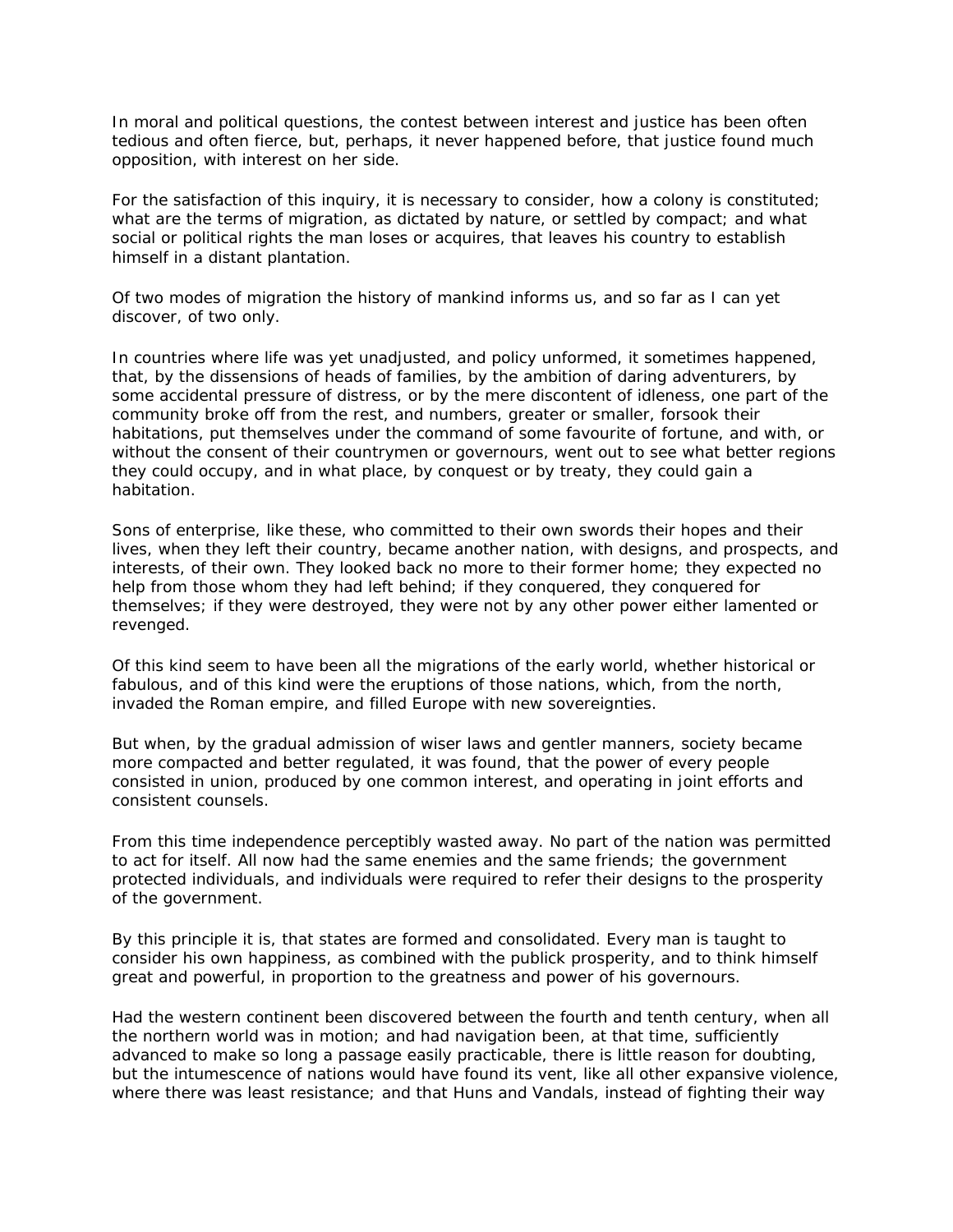to the south of Europe, would have gone, by thousands and by myriads, under their several chiefs, to take possession of regions smiling with pleasure, and waving with fertility, front which the naked inhabitants were unable to repel them.

Every expedition would, in those days of laxity, have produced a distinct and independent state. The Scandinavian heroes might have divided the country among them, and have spread the feudal subdivision of regality from Hudson's bay to the Pacifick ocean.

But Columbus came five or six hundred years too late for the candidates of sovereignty. When he formed his project of discovery, the fluctuations of military turbulence had subsided, and Europe began to regain a settled form, by established government and regular subordination. No man could any longer erect himself into a chieftain, and lead out his fellow-subjects, by his own authority, to plunder or to war. He that committed any act of hostility, by land or sea, without the commission of some acknowledged sovereign, was considered, by all mankind, as a robber or pirate, names which were now of little credit, and of which, therefore, no man was ambitious.

Columbus, in a remoter time, would have found his way to some discontented lord, or some younger brother of a petty sovereign, who would have taken fire at his proposal, and have quickly kindled, with equal beat, a troop of followers: they would have built ships, or have seized them, and have wandered with him, at all adventures, as far as they could keep hope in their company. But the age being now past of vagrant excursion and fortuitous hostility, he was under the necessity of travelling from court to court, scorned and repulsed as a wild projector, an idle promiser of kingdoms in the clouds; nor has any part of the world yet had reason to rejoice that he found, at last, reception and employment.

In the same year, in a year hitherto disastrous to mankind, by the Portuguese was discovered the passage of the Indies, and by the Spaniards the coast of America. The nations of Europe were fired with Boundless expectations, and the discoverers, pursuing their enterprise, made conquests in both hemispheres of wide extent. But the adventurers were not contented with plunder: though they took gold and silver to themselves, they seized islands and kingdoms in the name of their sovereigns. When a new region was gained, a governour was appointed by that power, which had given the commission to the conqueror; nor have I met with any European, but Stukely, of London, that formed a design of exalting himself in the newly found countries to independent dominion.

To secure a conquest, it was always necessary to plant a colony, and territories, thus occupied and settled, were rightly considered, as mere extensions, or processes of empire; as ramifications which, by the circulation of one publick interest, communicated with the original source of dominion, and which were kept flourishing and spreading by the radical vigour of the mother-country.

The colonies of England differ no otherwise from those of other nations, than as the English constitution differs from theirs. All government is ultimately and essentially absolute, but subordinate societies may have more immunities, or individuals greater liberty, as the operations of government are differently conducted. An Englishman in the common course of life and action feels no restraint.

An English colony has very liberal powers of regulating its own manners, and adjusting its own affairs. But an English individual may, by the supreme authority, be deprived of liberty, and a colony divested of its powers, for reasons of which that authority is the only judge.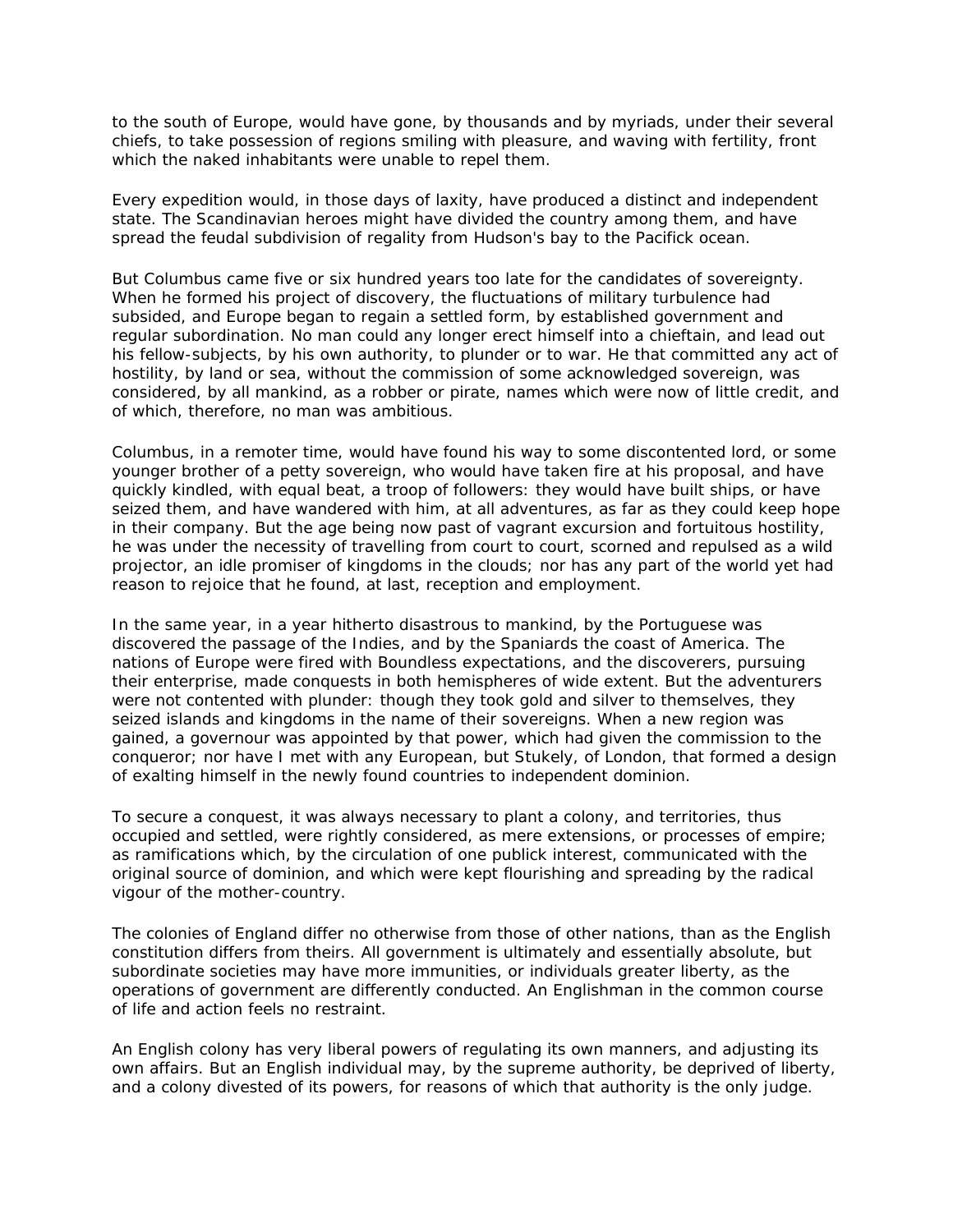In sovereignty there are no gradations. There may be limited royalty, there may be limited consulship; but there can be no limited government. There must, in every society, be some power or other, from which there is no appeal, which admits no restrictions, which pervades the whole mass of the community, regulates and adjusts all subordination, enacts laws or repeals them, erects or annuls judicatures, extends or contracts privileges, exempt itself from question or control, and bounded only by physical necessity.

By this power, wherever it subsists, all legislation and jurisdiction is animated and maintained. From this all legal rights are emanations, which, whether equitably or not, may be legally recalled. It is not infallible, for it may do wrong; but it is irresistible, for it can be resisted only by rebellion, by an act which makes it questionable, what shall be thenceforward the supreme power.

An English colony is a number of persons, to whom the king grants a charter, permitting them to settle in some distant country, and enabling them to constitute a corporation enjoying such powers as the charter grants, to be administered in such forms as the charter prescribes. As a corporation, they make laws for themselves; but as a corporation, subsisting by a grant from higher authority, to the control of that authority they continue subject.

As men are placed at a greater distance from the supreme council of the kingdom, they must be intrusted with ampler liberty of regulating their conduct by their own wisdom. As they are more secluded from easy recourse to national judicature, they must be more extensively commissioned to pass judgment on each other.

For this reason our more important and opulent colonies see the appearance, and feel the effect, of a regular legislature, which, in some places, has acted so long with unquestioned authority, that it has forgotten whence that authority was originally derived.

To their charters the colonies owe, like other corporations, their political existence. The solemnities of legislation, the administration of justice, the security of property, are all bestowed upon them by the royal grant. Without their charter, there would be no power among them, by which any law could be made, or duties enjoined; any debt recovered, or criminal punished.

A charter is a grant of certain powers or privileges, given to a part of the community for the advantage of the whole, and is, therefore, liable, by its nature, to change or to revocation. Every act of government aims at publick good. A charter, which experience has shown to be detrimental to the nation, is to be repealed; because general prosperity must always be preferred to particular interest. If a charter be used to evil purposes, it is forfeited, as the weapon is taken away which is injuriously employed.

The charter, therefore, by which provincial governments are constituted, may be always legally, and, where it is either inconvenient in its nature, or misapplied in its use, may be equitably repealed; by such repeal the whole fabrick of subordination is immediately destroyed, and the constitution sunk at once into a chaos; the society is dissolved into a tumult of individuals, without authority to command, or obligation to obey, without any punishment of wrongs, but by personal resentment, or any protection of right, but by the hand of the possessor.

A colony is to the mother-country, as a member to the body, deriving its action and its strength from the general principle of vitality; receiving from the body, and communicating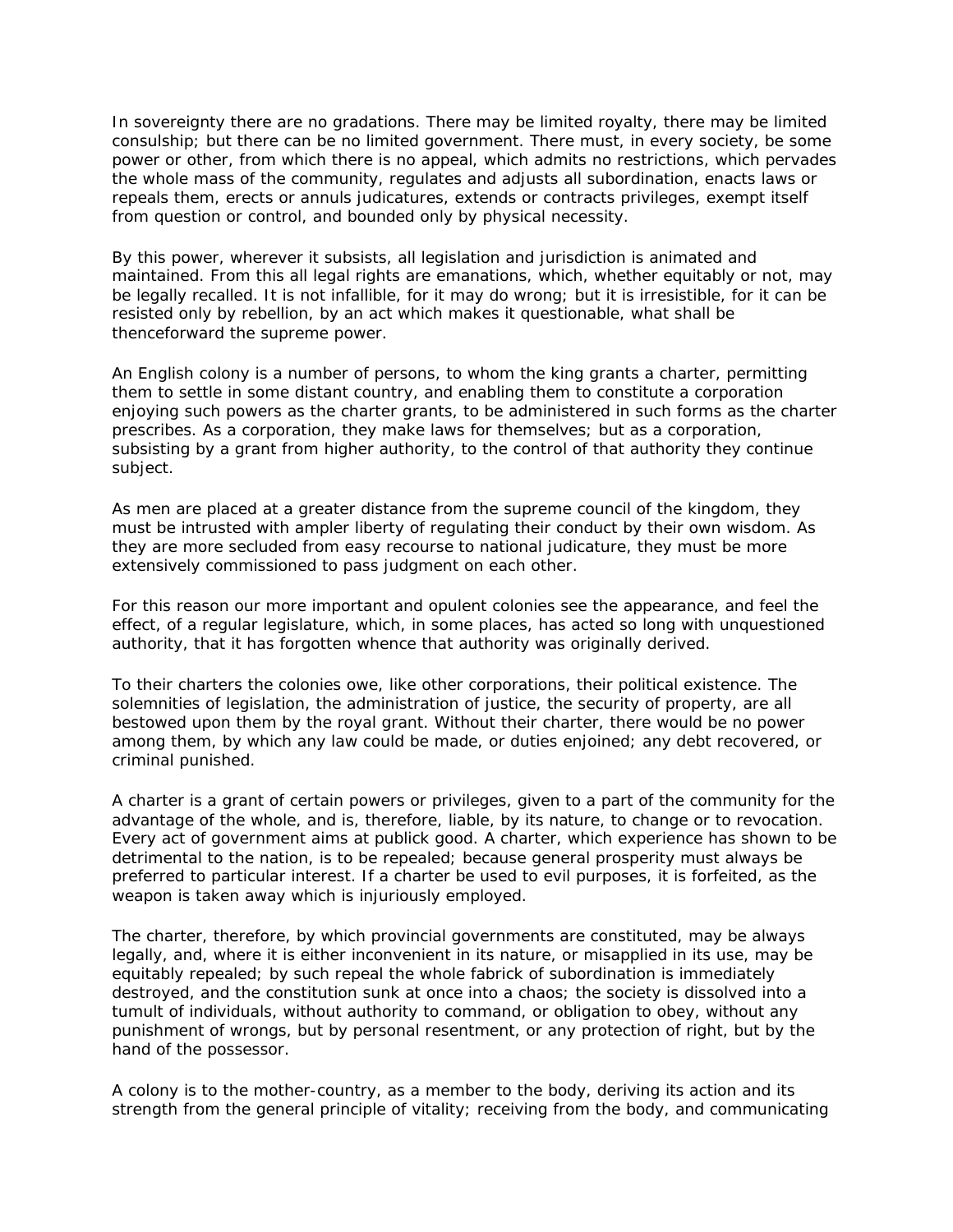to it, all the benefits and evils of health and disease; liable, in dangerous maladies, to sharp applications, of which the body, however, must partake the pain; and exposed, if incurably tainted, to amputation, by which the body, likewise, will be mutilated.

The mother-country always considers the colonies, thus connected, as parts of itself; the prosperity or unhappiness of either, is the prosperity or unhappiness of both; not, perhaps, of both in the same degree, for the body may subsist, though less commodiously, without a limb, but the limb must perish, if it be parted from the body.

Our colonies, therefore, however distant, have been, hitherto, treated as constituent parts of the British empire. The inhabitants incorporated by English charters are entitled to all the rights of Englishmen. They are governed by English laws, entitled to English dignities, regulated by English counsels, and protected by English arms; and it seems to follow, by consequence not easily avoided, that they are subject to English government, and chargeable by English taxation.

To him that considers the nature, the original, the progress, and the constitution of the colonies, who remembers that the first discoverers had commissions from the crown, that the first settlers owe to a charter their civil forms and regular magistracy, and that all personal immunities and legal securities, by which the condition of the subject has been, from time to time, improved, have been extended to the colonists, it will not be doubted, but the parliament of England has a right to bind them by statutes, and to bind them in all cases whatsoever; and has, therefore, a natural and constitutional power of laying upon them any tax or impost, whether external or internal, upon the product of land, or the manufactures of industry, in the exigencies of war, or in the time of profound peace, for the defence of America, for the purpose of raising a revenue, or for any other end beneficial to the empire.

There are some, and those not inconsiderable for number, nor contemptible for knowledge, who except the power of taxation from the general dominion of parliament, and hold, that whatever degrees of obedience may be exacted, or whatever authority may be exercised in other acts of government, there is still reverence to be paid to money, and that legislation passes its limits when it violates the purse.

Of this exception, which, by a head not fully impregnated with politicks, is not easily comprehended, it is alleged, as an unanswerable reason, that the colonies send no representatives to the house of commons.

It is, say the American advocates, the natural distinction of a freeman, and the legal privilege of an Englishman, that he is able to call his possessions his own, that he can sit secure in the enjoyment of inheritance or acquisition, that his house is fortified by the law, and that nothing can be taken from him but by his own consent. This consent is given for every man by his representative in parliament. The Americans, unrepresented, cannot consent to English taxations, as a corporation, and they will not consent, as individuals.

Of this argument, it has been observed by more than one, that its force extends equally to all other laws, for a freeman is not to be exposed to punishment, or be called to any onerous service, but by his own consent. The congress has extracted a position from the fanciful Montesquieu that, "in a free state, every man, being a free agent, ought to be concerned in his own government." Whatever is true of taxation, is true of every other law, that he who is bound by it, without his consent, is not free, for he is not concerned in his own government.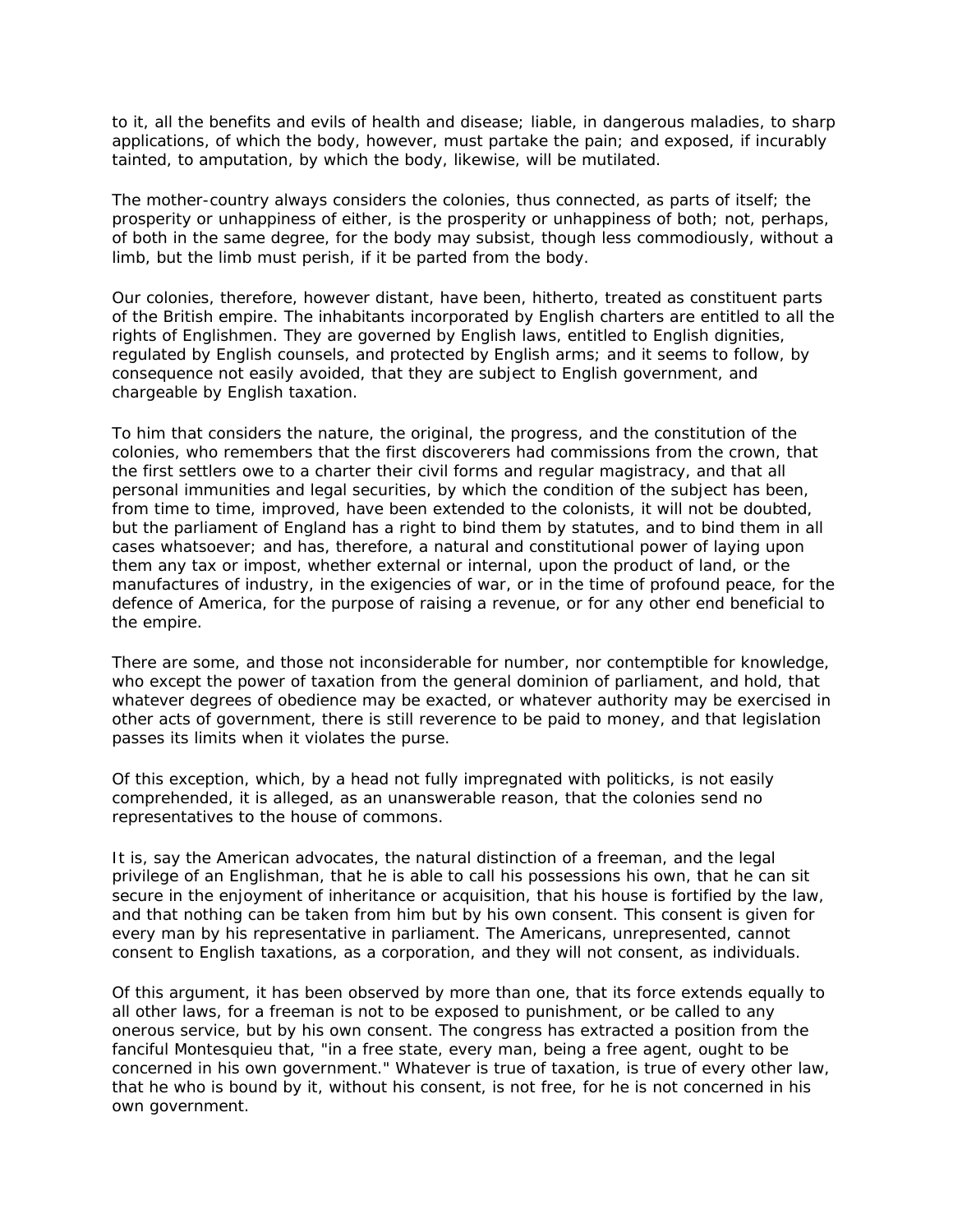He that denies the English parliament the right of taxation, denies it, likewise, the right of making any other laws, civil or criminal, yet this power over the colonies was never yet disputed by themselves. They have always admitted statutes for the punishment of offences, and for the redress or prevention of inconveniencies; and the reception of any law draws after it, by a chain which cannot be broken, the unwelcome necessity of submitting to taxation.

That a freeman is governed by himself, or by laws to which he has consented, is a position of mighty sound; but every man that utters it, with whatever confidence, and every man that hears it, with whatever acquiescence, if consent be supposed to imply the power of refusal, feels it to be false. We virtually and implicitly allow the institutions of any government, of which we enjoy the benefit, and solicit the protection. In wide extended dominions, though power has been diffused with the most even hand, yet a very small part of the people are either primarily or secondarily consulted in legislation. The business of the publick must be done by delegation. The choice of delegates is made by a select number, and those who are not electors stand idle and helpless spectators of the commonweal, "wholly unconcerned in the government of themselves."

Of the electors the hap is but little better. They are often far from unanimity in their choice; and where the numbers approach to equality, almost half must be governed not only without, but against their choice.

How any man can have consented to institutions established in distant ages, it will be difficult to explain. In the most favourite residence of liberty, the consent of individuals is merely passive; a tacit admission, in every community, of the terms which that community grants and requires. As all are born the subjects of some state or other, we may be said to have been all born consenting to some system of government. Other consent than this the condition of civil life does not allow. It is the unmeaning clamour of the pedants of policy, the delirious dream of republican fanaticism.

But hear, ye sons and daughters of liberty, the sounds which the winds are wafting from the western continent. The Americans are telling one another, what, if we may judge from their noisy triumph, they have but lately discovered, and what yet is a very important truth: "That they are entitled to life, liberty, and property; and that they have never ceded to any sovereign power whatever a right to dispose of either without their consent."

While this resolution stands alone, the Americans are free from singularity of opinion; their wit has not yet betrayed them to heresy. While they speak as the naked sons of nature, they claim but what is claimed by other men, and have withheld nothing but what all withheld. They are here upon firm ground, behind entrenchments which can never be forced.

Humanity is very uniform. The Americans have this resemblance to Europeans, that they do not always know when they are well. They soon quit the fortress, that could neither have been mined by sophistry, nor battered by declamation. Their next resolution declares, that "Their ancestors, who first settled the colonies, were, at the time of their emigration from the mother-country, entitled to all the rights, liberties, and immunities of free and naturalborn subjects within the realm of England."

This, likewise, is true; but when this is granted, their boast of original rights is at an end; they are no longer in a state of nature. These lords of themselves, these kings of ME, these demigods of independence sink down to colonists, governed by a charter. If their ancestors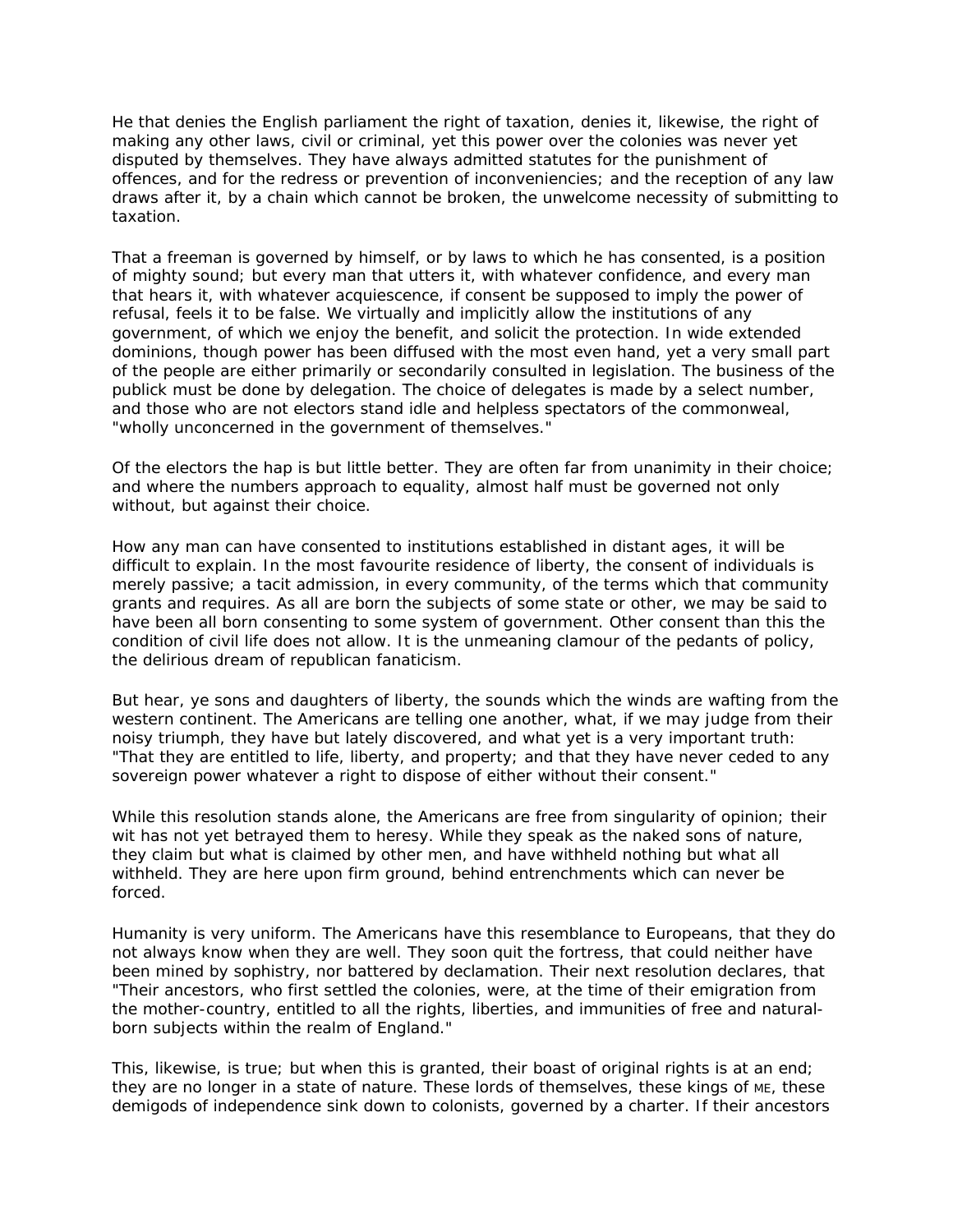were subjects, they acknowledged a sovereign; if they had a right to English privileges, they were accountable to English laws; and, what must grieve the lover of liberty to discover, had ceded to the king and parliament, whether the right or not, at least, the power of disposing, "without their consent, of their lives, liberties, and properties. "It, therefore, is required of them to prove, that the parliament ever ceded to them a dispensation from that obedience, which they owe as natural-born subjects, or any degree of independence or immunity, not enjoyed by other Englishmen.

They say, that by such emigration, they by no means forfeited, surrendered, or lost any of those rights; but, that "they were, and their descendants now are, entitled to the exercise and enjoyment of all such of them, as their local and other circumstances enable them to exercise and enjoy."

That they who form a settlement by a lawful charter, having committed no crime, forfeit no privileges, will be readily confessed; but what they do not forfeit by any judicial sentence, they may lose by natural effects. As man can be but in one place, at once, he cannot have the advantages of multiplied residence. He that will enjoy the brightness of sunshine, must quit the coolness of the shade. He who goes voluntarily to America, cannot complain of losing what he leaves in Europe. He, perhaps, had a right to vote for a knight or burgess; by crossing the Atlantick, he has not nullified his right; but he has made its exertion no longer possibl[e\\*.](http://www.samueljohnson.com/tntnote.html) By his own choice he has left a country, where he had a vote and little property, for another, where he has great property, but no vote. But as this preference was deliberate and unconstrained, he is still "concerned in the government of himself;" he has reduced himself from a voter, to one of the innumerable multitude that have no vote. He has truly "ceded his right," but he still is governed by his own consent; because he has consented to throw his atom of interest into the general mass of the community. Of the consequences of his own act he has no cause to complain; he has chosen, or intended to choose, the greater good; he is represented, as himself desired, in the general representation.

But the privileges of an American scorn the limits of place; they are part of himself, and cannot be lost by departure from his country; they float in the air, or glide under the ocean:

"Doris amara suam non intermisceat undam"

A planter, wherever he settles, is not only a freeman, but a legislator: "ubi imperator, ibi Roma." "As the English colonists are not represented in the British parliament, they are entitled to a free and exclusive power of legislation in their several legislatures, in all cases of taxation and internal polity, subject only to the negative of the sovereign, in such manner as has been heretofore used and accustomed. We cheerfully consent to the operation of such acts of the British parliament, as are, bona fide, restrained to the regulation of our external commerce —excluding every idea of taxation, internal or external, for raising a revenue on the subjects of America, without their consent."

Their reason for this claim is, "that the foundation of English liberty, and of all government, is a right in the people to participate in their legislative council."

"They inherit," they say, "from their ancestors, the right which their ancestors possessed, of enjoying all the privileges of Englishmen." That they inherit the right of their ancestors is allowed; but they can inherit no more. Their ancestors left a country, where the representatives of the people were elected by men particularly qualified, and where those who wanted qualifications, or who did not use them, were bound by the decisions of men, whom they had not deputed.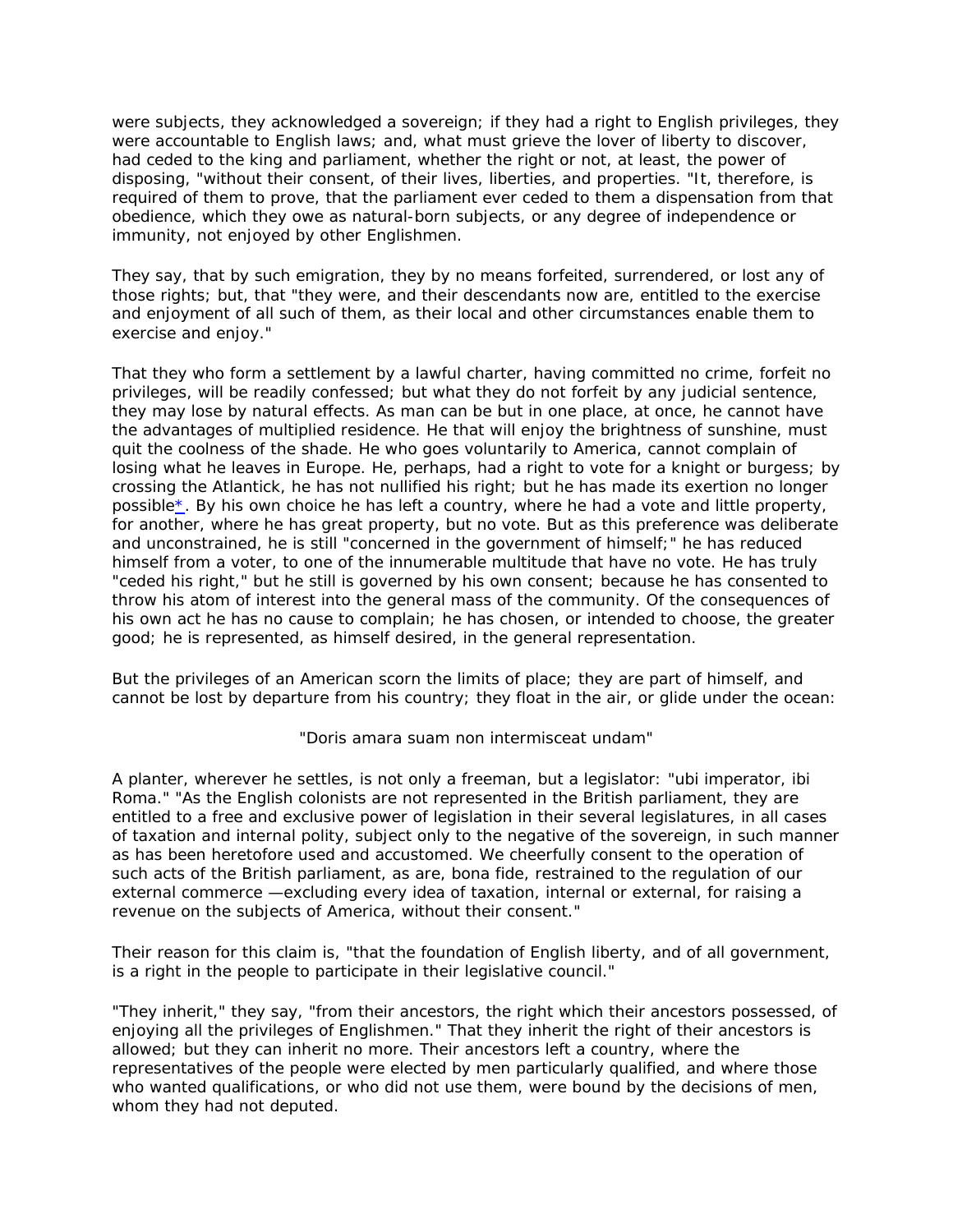The colonists are the descendants of men, who either had no vote in elections, or who voluntarily resigned them for something, in their opinion, of more estimation; they have, therefore, exactly what their ancestors left them, not a vote in making laws, or in constituting legislators, but the happiness of being protected by law, and the duty of obeying it.

What their ancestors did not carry with them, neither they nor their descendants have since acquired. They have not, by abandoning their part in one legislature, obtained the power of constituting another, exclusive and independent, any more than the multitudes, who are now debarred from voting, have a right to erect a separate parliament for themselves.

Men are wrong for want of sense, but they are wrong by halves for want of spirit. Since the Americans have discovered that they can make a parliament, whence comes it that they do not think themselves equally empowered to make a king? If they are subjects, whose government is constituted by a charter, they can form no body of independent legislature. If their rights are inherent and underived, they may, by their own suffrages, encircle, with a diadem, the brows of Mr. Cushing.

It is further declared, by the congress of Philadelphia, "that his majesty's colonies are entitled to all the privileges and immunities granted and confirmed to them by royal charters, or secured to them by their several codes of provincial laws."

The first clause of this resolution is easily understood, and will be readily admitted. To all the privileges which a charter can convey, they are, by a royal charter, evidently entitled. The second clause is of greater difficulty; for how can a provincial law secure privileges or immunities to a province? Provincial laws may grant, to certain individuals of the province, the enjoyment of gainful, or an immunity from onerous offices; they may operate upon the people to whom they relate; but no province can confer provincial privileges on itself. They may have a right to all which the king has given them; but it is a conceit of the other hemisphere, that men have a right to all which they have given to themselves.

A corporation is considered, in law, as an individual, and can no more extend its own immunities, than a man can, by his own choice, assume dignities or titles.

The legislature of a colony (let not the comparison be too much disdained) is only the vestry of a larger parish, which may lay a cess on the inhabitants, and enforce the payment; but can extend no influence beyond its own district, must modify its particular regulations by the general law, and, whatever may be its internal expenses, is still liable to taxes laid by superiour authority.

The charters given to different provinces are different, and no general right can be extracted from them. The charter of Pennsylvania, where this congress of anarchy has been impudently held, contains a clause admitting, in express terms, taxation by the parliament. If, in the other charters, no such reserve is made, it must have been omitted, as not necessary, because it is implied in the nature of subordinate government. They who are subject to laws, are liable to taxes. If any such immunity had been granted, it is still revocable by the legislature, and ought to be revoked, as contrary to the publick good, which is, in every charter, ultimately intended.

Suppose it true, that any such exemption is contained in the charter of Maryland, it can be pleaded only by the Marylanders. It is of no use for any other province; and, with regard even to them, must have been considered as one of the grants in which the king has been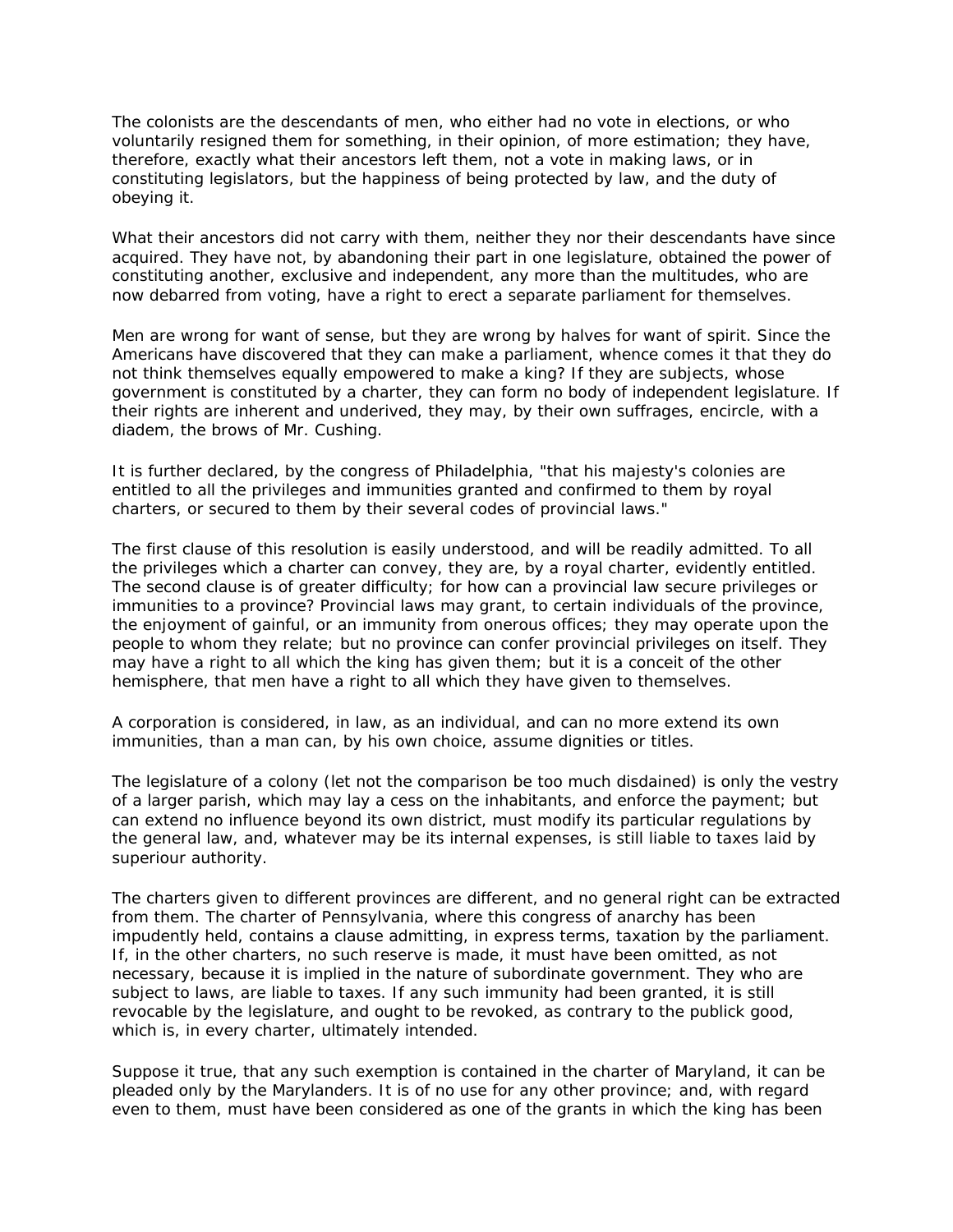deceived; and annulled, as mischievous to the publick, by sacrificing to one little settlement the general interest of the empire; as infringing the system of dominion, and violating the compact of government. But Dr. Tucker has shown, that even this charter promises no exemption from parliamentary taxes.

In the controversy agitated about the beginning of this century, whether the English laws could bind Ireland, Davenant, who defended against Molyneux the claims of England, considered it as necessary to prove nothing more, than that the present Irish must be deemed a colony.

The necessary connexion of representatives with taxes, seems to have sunk deep into many of those minds, that admit sounds, without their meaning.

Our nation is represented in parliament by an assembly as numerous as can well consist with order and despatch, chosen by persons so differently qualified in different places, that the mode of choice seems to be, for the most part, formed by chance, and settled by custom. Of individuals, far the greater part have no vote, and, of the voters, few have any personal knowledge of him to whom they intrust their liberty and fortune.

Yet this representation has the whole effect expected or desired, that of spreading so wide the care of general interest, and the participation of publick counsels, that the advantage or corruption of particular men can seldom operate with much injury to the publick.

For this reason many populous and opulent towns neither enjoy nor desire particular representatives: they are included in the general scheme of publick administration, and cannot suffer but with the rest of the empire.

It is urged, that the Americans have not the same security, and that a British legislator may wanton with their property; yet, if it be true, that their wealth is our wealth, and that their ruin will be our ruin, the parliament has the same interest in attending to them, as to any other part of the nation. The reason why we place any confidence in our representatives is, that they must share in the good or evil which their counsels shall produce. Their share is, indeed, commonly consequential and remote; but it is not often possible that any immediate advantage can be extended to such numbers as may prevail against it. We are, therefore, as secure against intentional depravations of government, as human wisdom can make us, and upon this security the Americans may venture to repose.

It is said, by the old member who has written an appeal against the tax, that "as the produce of American labour is spent in British manufactures, the balance of trade is greatly against them; whatever you take directly in taxes is, in effect, taken from your own commerce. If the minister seizes the money, with which the American should pay his debts, and come to market, the merchant cannot expect him as a customer, nor can the debts, already contracted, be paid. —Suppose we obtain from America a million, instead of one hundred thousand pounds, it would be supplying one personal exigence by the future ruin of our commerce."

Part of this is true; but the old member seems not to perceive, that, if his brethren of the legislature know this as well as himself, the Americans are in no danger of oppression, since by men commonly provident they must be so taxed, as that we may not lose one way, what we gain another.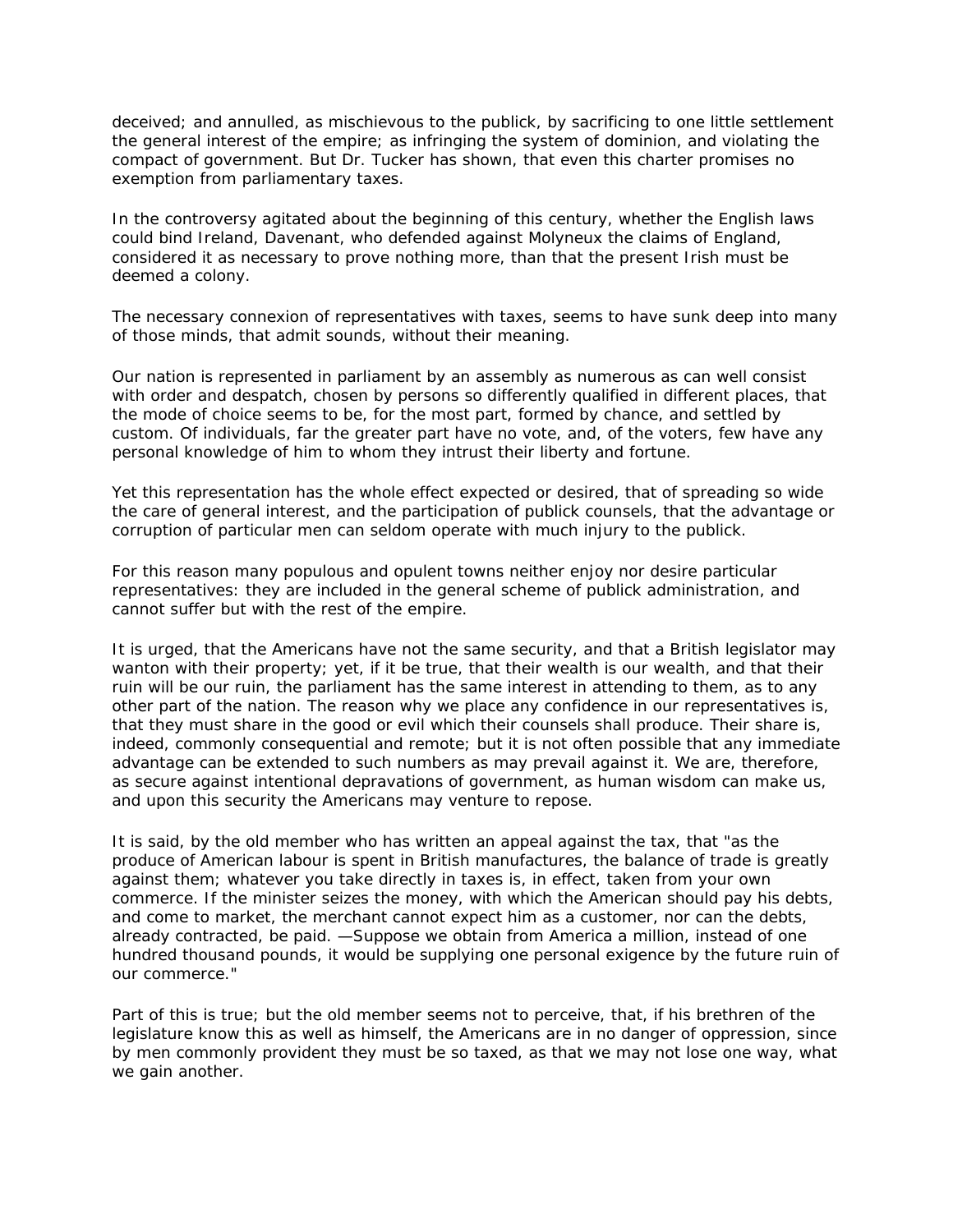The same old member has discovered, that the judges formerly thought it illegal to tax Ireland, and declares that no cases can be more alike than those of Ireland and America; yet the judges whom he quotes have mentioned a difference. Ireland, they say, "hath a parliament of its own." When any colony has an independent parliament, acknowledged by the parliament of Britain, the cases will differ less. Yet, by the sixth of George the first, chapter fifth, the acts of the British parliament bind Ireland.

It is urged, that when Wales, Durham, and Chester were divested of their particular privileges, or ancient government, and reduced to the state of English counties, they had representatives assigned them.

To those from whom something had been taken, something in return might properly be given. To the Americans their charters are left, as they were, nor have they lost any thing, except that of which their sedition has deprived them. If they were to be represented in parliament, something would be granted, though nothing is withdrawn.

The inhabitants of Chester, Durham, and Wales were invited to exchange their peculiar institutions for the power of voting, which they wanted before. The Americans have voluntarily resigned the power of voting, to live in distant and separate governments; and what they have voluntarily quitted, they have no right to claim.

It must always be remembered, that they are represented by the same virtual representation as the greater part of Englishmen; and that, if by change of place, they have less share in the legislature than is proportionate to their opulence, they, by their removal, gained that opulence, and had originally, and have now, their choice of a vote at home, or riches at a distance.

We are told, what appears to the old member and to others, a position that must drive us into inextricable absurdity: that we have either no rights or the sole right, of taxing the colonies. The meaning is, that if we can tax them, they cannot tax themselves; and that if they can tax themselves, we cannot tax them. We answer, with very little hesitation, that, for the general use of the empire, we have the sole right of taxing them. If they have contributed any thing in their own assemblies, what they contributed was not paid, but given; it was not a tax or tribute, but a present. Yet they have the natural and legal power of levying money on themselves for provincial purposes, of providing for their own expense at their own discretion. Let not this be thought new or strange; it is the state of every parish in the kingdom.

The friends of the Americans are of different opinions. Some think, that, being unrepresented, they ought to tax themselves; and others, that they ought to have representatives in the British parliament.

If they are to tax themselves, what power is to remain in the supreme legislature? That they must settle their own mode of levying their money is supposed. May the British parliament tell them how much they shall contribute? If the sum may be prescribed, they will return few thanks for the power of raising it; if they are at liberty to grant or to deny, they are no longer subjects.

If they are to be represented, what number of these western orators are to be admitted? This, I suppose, the parliament must settle; yet, if men have a natural and unalienable right to be represented, who shall determine the number of their delegates? Let us, however, suppose them to send twenty-three, half as many as the kingdom of Scotland, what will this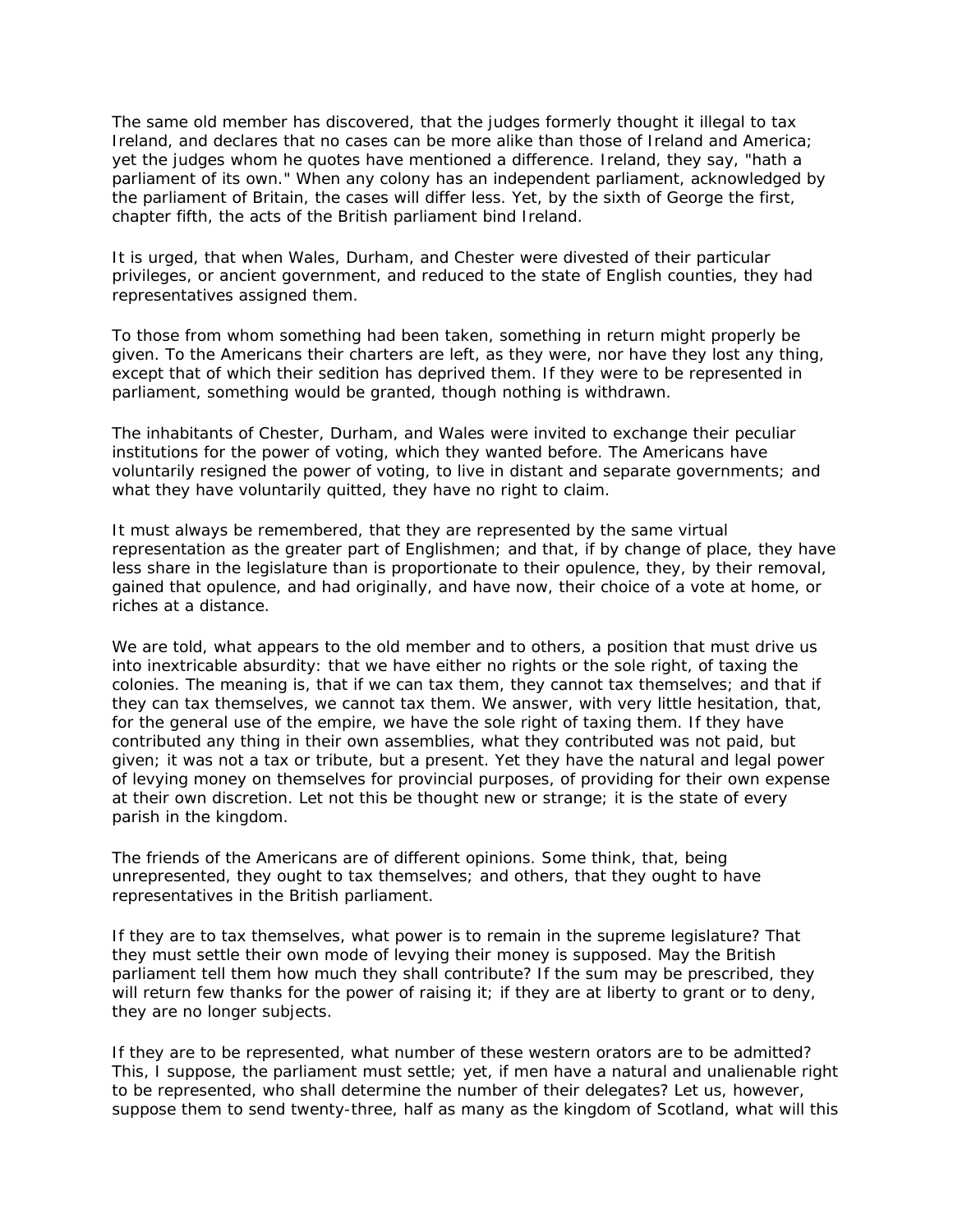representation avail them? To pay taxes will be still a grievance. The love of money will not be lessened, nor the power of getting it increased.

Whither will this necessity of representation drive us? Is every petty settlement to be out of the reach of government, till it has sent a senator to parliament; or may two of them, or a greater number, be forced to unite in a single deputation? What, at last, is the difference between him that is taxed, by compulsion, without representation, and him that is represented, by compulsion, in order to be taxed?

For many reigns the house of commons was in a state of fluctuation: new burgesses were added, from time to time, without any reason now to be discovered; but the number has been fixed for more than a century and a half, and the king's power of increasing it has been questioned. It will hardly be thought fit to new-model the constitution in favour of the planters, who, as they grow rich, may buy estates in England, and, without any innovation, effectually represent their native colonies.

The friends of the Americans, indeed, ask for them what they do not ask for themselves. This inestimable right of representation they have never solicited. They mean not to exchange solid money for such airy honour. They say, and say willingly, that they cannot conveniently be represented; because their inference is, that they cannot be taxed. They are too remote to share the general government, and, therefore, claim the privilege of governing themselves.

Of the principles contained in the resolutions of the congress, however wild, indefinite, and obscure, such has been the influence upon American understanding, that, from New England to South Carolina, there is formed a general combination of all the provinces against their mother-country. The madness of independence has spread from colony to colony, till order is lost, and government despised; and all is filled with misrule, uproar, violence, and confusion. To be quiet is disaffection, to be loyal is treason.

The congress of Philadelphia, an assembly convened by its own authority, has promulgated a declaration, in compliance with which the communication between Britain and the greatest part of North America, is now suspended. They ceased to admit the importation of English goods, in December, 1774, and determine to permit the exportation of their own no longer than to November, 1775.

This might seem enough; but they have done more: they have declared, that they shall treat all as enemies who do not concur with them in disaffection and perverseness; and that they will trade with none that shall trade with Britain.

They threaten to stigmatize, in their gazette, those who shall consume the products or merchandise of their mother-country, and are now searching suspected houses for prohibited goods.

These hostile declarations they profess themselves ready to maintain by force. They have armed the militia of their provinces, and seized the publick stores of ammunition. They are, therefore, no longer subjects, since they refuse the laws of their sovereign, and, in defence of that refusal, are making open preparations for war.

Being now, in their own opinion, free states, they are not only raising armies, but forming alliances, not only hastening to rebel themselves, but seducing their neighbours to rebellion.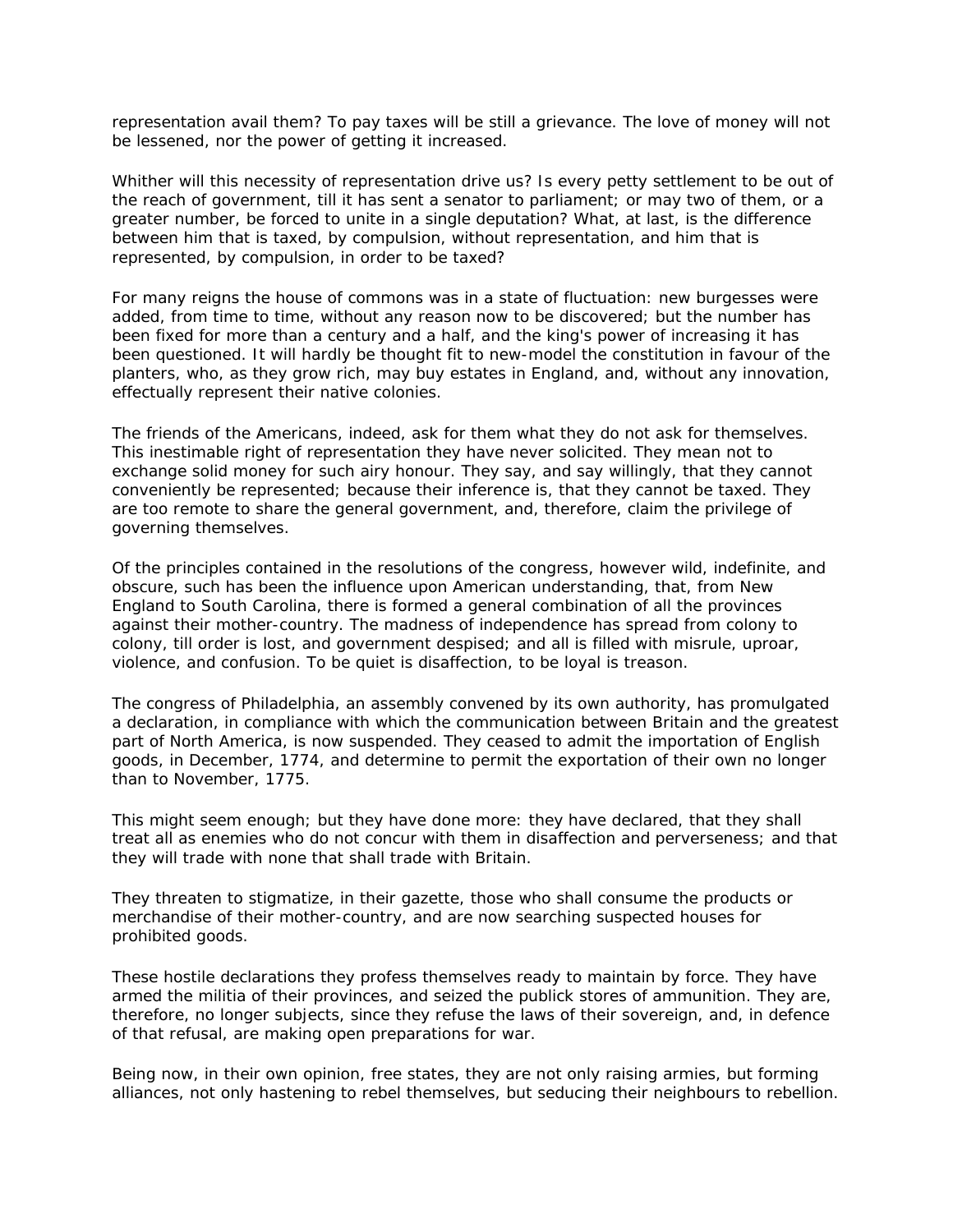They have published an address to the inhabitants of Quebec, in which discontent and resistance are openly incited, and with very respectful mention of "the sagacity of Frenchmen," invite them to send deputies to the congress of Philadelphia; to that seat of virtue and veracity, whence the people of England are told, that to establish popery, "a religion fraught with sanguinary and impious tenets," even in Quebec, a country of which the inhabitants are papists, is so contrary to the constitution, that it cannot be lawfully done by the legislature itself; where it is made one of the articles of their association, to deprive the conquered French of their religious establishment; and whence the French of Quebec are, at the same time, flattered into sedition, by professions of expecting "from the liberality of sentiment distinguishing their nation, that difference of religion will not prejudice them against a hearty amity, because the transcendant nature of freedom elevates all, who unite in the cause, above such low-minded infirmities."

Quebec, however, is at a great distance. They have aimed a stroke, from which they may hope for greater and more speedy mischief. They have tried to infect the people of England with the contagion of disloyalty. Their credit is, happily, not such as gives them influence proportionate to their malice. When they talk of their pretended immunities "guaranteed by the plighted faith of government, and the most solemn compacts with English sovereigns," we think ourselves at liberty to inquire, when the faith was plighted, and the compact made; and, when we can only find, that king James and king Charles the first promised the settlers in Massachusett's bay, now famous by the appellation of Bostonians, exemption from taxes for seven years, we infer, with Mr. Mauduit, that, by this "solemn compact," they were, after expiration of the stipulated term, liable to taxation.

When they apply to our compassion, by telling us, that they are to be carried from their own country to be tried for certain offences, we are not so ready to pity them, as to advise them not to offend. While they are innocent they are safe.

When they tell of laws made expressly for their punishment, we answer, that tumults and sedition were always punishable, and that the new law prescribes only the mode of execution.

When it is said, that the whole town of Boston is distressed for a misdemeanor of a few, we wonder at their shamelessness; for we know that the town of Boston and all the associated provinces, are now in rebellion to defend or justify the criminals.

If frauds in the imposts of Boston are tried by commission without a jury, they are tried here in the same mode; and why should the Bostonians expect from us more tenderness for them than for ourselves?

If they are condemned unheard, it is because there is no need of a trial. The crime is manifest and notorious. All trial is the investigation of something doubtful. An Italian philosopher observes, that no man desires to hear what he has already seen.

If their assemblies have been suddenly dissolved, what was the reason? Their deliberations were indecent, and their intentions, seditious. The power of dissolution is granted and reserved for such times of turbulence. Their best friends have been lately soliciting the king to dissolve his parliament; to do what they so loudly complain of suffering.

That the same vengeance involves the innocent and guilty, is an evil to be lamented; but human caution cannot prevent it, nor human power always redress it. To bring misery on those who have not deserved it, is part of the aggregated guilt of rebellion.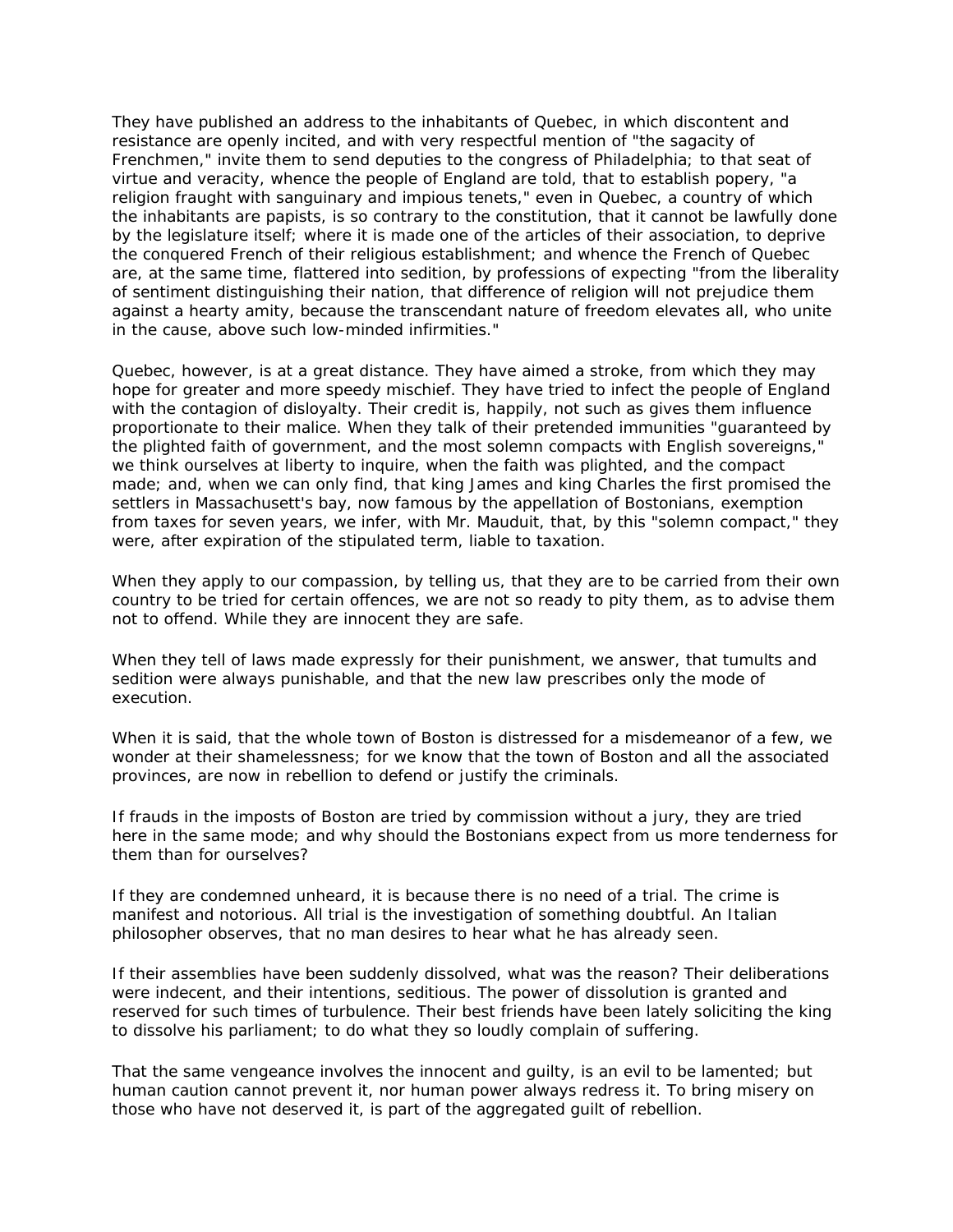That governours have been sometimes given them, only that a great man might get ease from importunity, and that they have had judges, not always of the deepest learning, or the purest integrity, we have no great reason to doubt, because such misfortunes happen to ourselves. Whoever is governed, will, sometimes, be governed ill, even when he is most "concerned in his own government."

That improper officers or magistrates are sent, is the crime or folly of those that sent them. When incapacity is discovered, it ought to be removed; if corruption is detected, it ought to be punished. No government could subsist for a day, if single errours could justify defection.

One of their complaints is not such as can claim much commiseration from the softest bosom. They tell us, that we have changed our conduct, and that a tax is now laid, by parliament, on those who were never taxed by parliament before. To this, we think, it may be easily answered, that the longer they have been spared, the better they can pay.

It is certainly not much their interest to represent innovation as criminal or invidious; for they have introduced into the history of mankind a new mode of disaffection, and have given, I believe, the first example of a proscription published by a colony against the mother-country.

To what is urged of new powers granted to the courts of admiralty, or the extension of authority conferred on the judges, it may be answered, in a few words, that they have themselves made such regulations necessary; that they are established for the prevention of greater evils; at the same time, it must be observed, that these powers have not been extended since the rebellion in America.

One mode of persuasion their ingenuity has suggested, which it may, perhaps, be less easy to resist. That we may not look with indifference on the American contest, or imagine that the struggle is for a claim, which, however decided, is of small importance and remote consequence, the Philadelphian congress has taken care to inform us, that they are resisting the demands of parliament, as well for our sakes as their own.

Their keenness of perspicacity has enabled them to pursue consequences to a greater distance; to see through clouds impervious to the dimness of European sight; and to find, I know not how, that when they are taxed, we shall be enslaved.

That slavery is a miserable state we have been often told, and, doubtless, many a Briton will tremble to find it so near as in America; but bow it will be brought hither the congress must inform us. The question might distress a common understanding; but the statesmen of the other hemisphere can easily resolve it. "Our ministers," they say, "are our enemies, and if they should carry the point of taxation, may, with the same army, enslave us. It may be said, we will not pay them; but remember," say the western sages, "the taxes from America, and, we may add, the men, and particularly the Roman catholicks of this vast continent, will then be in the power of your enemies. Nor have you any reason to expect, that, after making slaves of us, many of us will refuse to assist in reducing you to the same abject state."

These are dreadful menaces; but suspecting that they have not much the sound of probability, the congress proceeds: "Do not treat this as chimerical. Know, that in less than half a century, the quitrents reserved to the crown, from the numberless grants of this vast continent, will pour large streams of wealth into the royal coffers. If to this be added the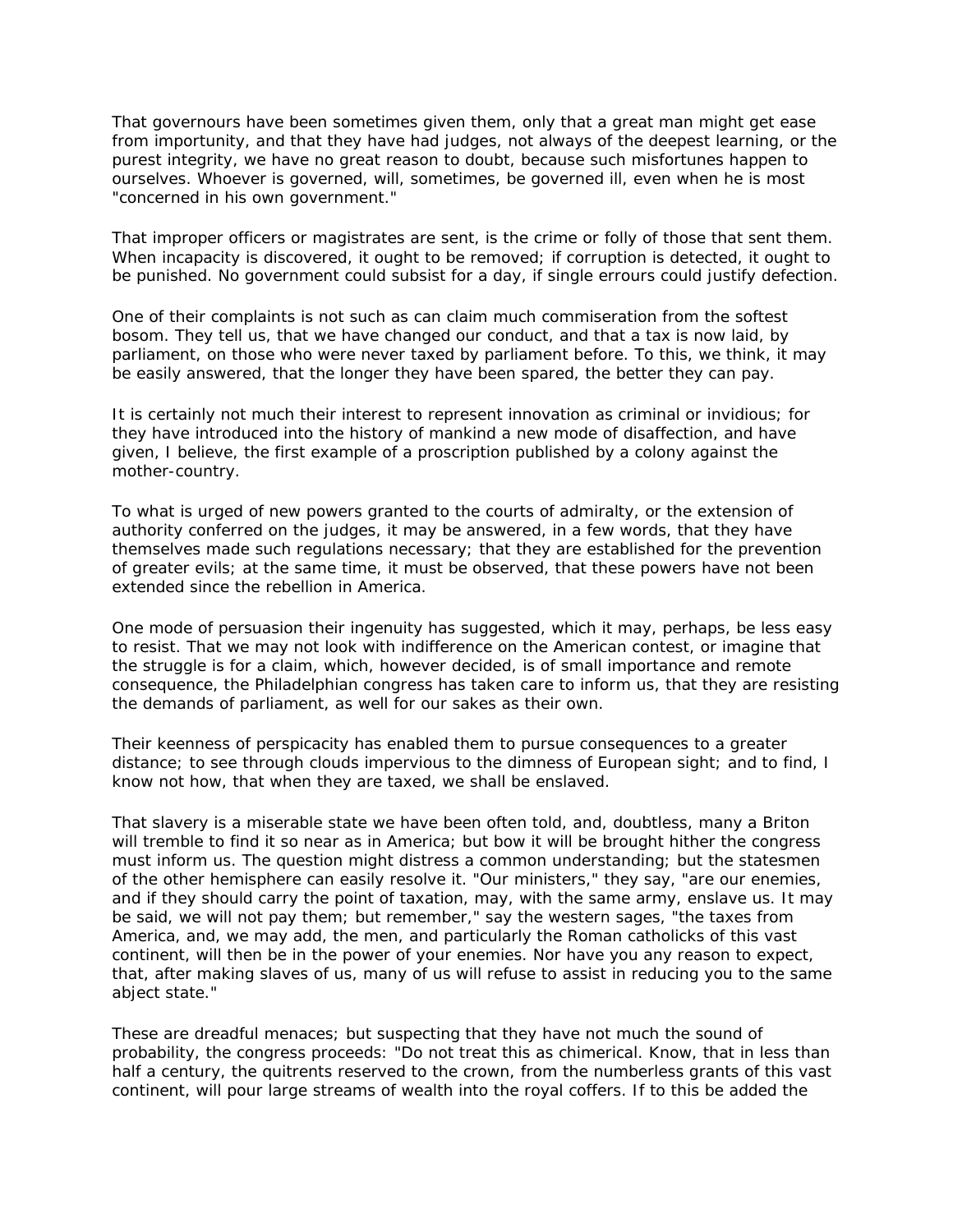power of taxing America, at pleasure, the crown will possess more treasure than may be necessary to purchase the remains of liberty in your island."

All this is very dreadful; but, amidst the terrour that shakes my frame, I cannot forbear to wish, that some sluice were opened for these streams of treasure. I should gladly see America return half of what England has expended in her defence; and of the stream that will "flow so largely in less than half a century," I hope a small rill, at least, may be found to quench the thirst of the present generation, which seems to think itself in more danger of wanting money, than of losing liberty.

It is difficult to judge with what intention such airy bursts of malevolence are vented; if such writers hope to deceive, let us rather repel them with scorn, than refute them by disputation.

In this last terrifick paragraph are two positions, that, if our fears do not overpower our reflection, may enable us to support life a little longer. We are told by these croakers of calamity, not only that our present ministers design to enslave us, but that the same malignity of purpose is to descend through all their successors; and that the wealth to be poured into England by the Pactolus of America, will, whenever it comes, be employed to purchase the "remains of liberty."

Of those who now conduct the national affairs, we may, without much arrogance, presume to know more than themselves; and of those who shall succeed them, whether minister or king, not to know less.

The other position is, that "the crown," if this laudable opposition should not be successful, "will have the power of taxing America at pleasure." Surely they think rather too meanly of our apprehensions, when they suppose us not to know what they well know themselves, that they are taxed, like all other British subjects, by parliament; and that the crown has not, by the new imposts, whether right or wrong, obtained any additional power over their possessions.

It were a curious, but an idle speculation, to inquire, what effect these dictators of sedition expect from the dispersion of their letter among us. If they believe their own complaints of hardship, and really dread the danger which they describe, they will naturally hope to communicate the same perceptions to their fellow-subjects. But, probably, in America, as in other places, the chiefs are incendiaries, that hope to rob in the tumults of a conflagration, and toss brands among a rabble passively combustible. Those who wrote the address, though they have shown no great extent or profundity of mind, are yet, probably, wiser than to believe it: but they have been taught, by some master of mischief, how to put in motion the engine of political electricity; to attract, by the sounds of liberty and property; to repel, by those of popery and slavery; and to give the great stroke, by the name of Boston.

When subordinate communities oppose the decrees of the general legislature with defiance thus audacious, and malignity thus acrimonious, nothing remains but to conquer or to yield; to allow their claim of independence, or to reduce them, by force, to submission and allegiance.

It might be hoped, that no Englishman could be found, whom the menaces of our own colonists, just rescued from the French, would not move to indignation, like that of the Scythians, who, returning from war, found themselves excluded from their own houses by their slaves.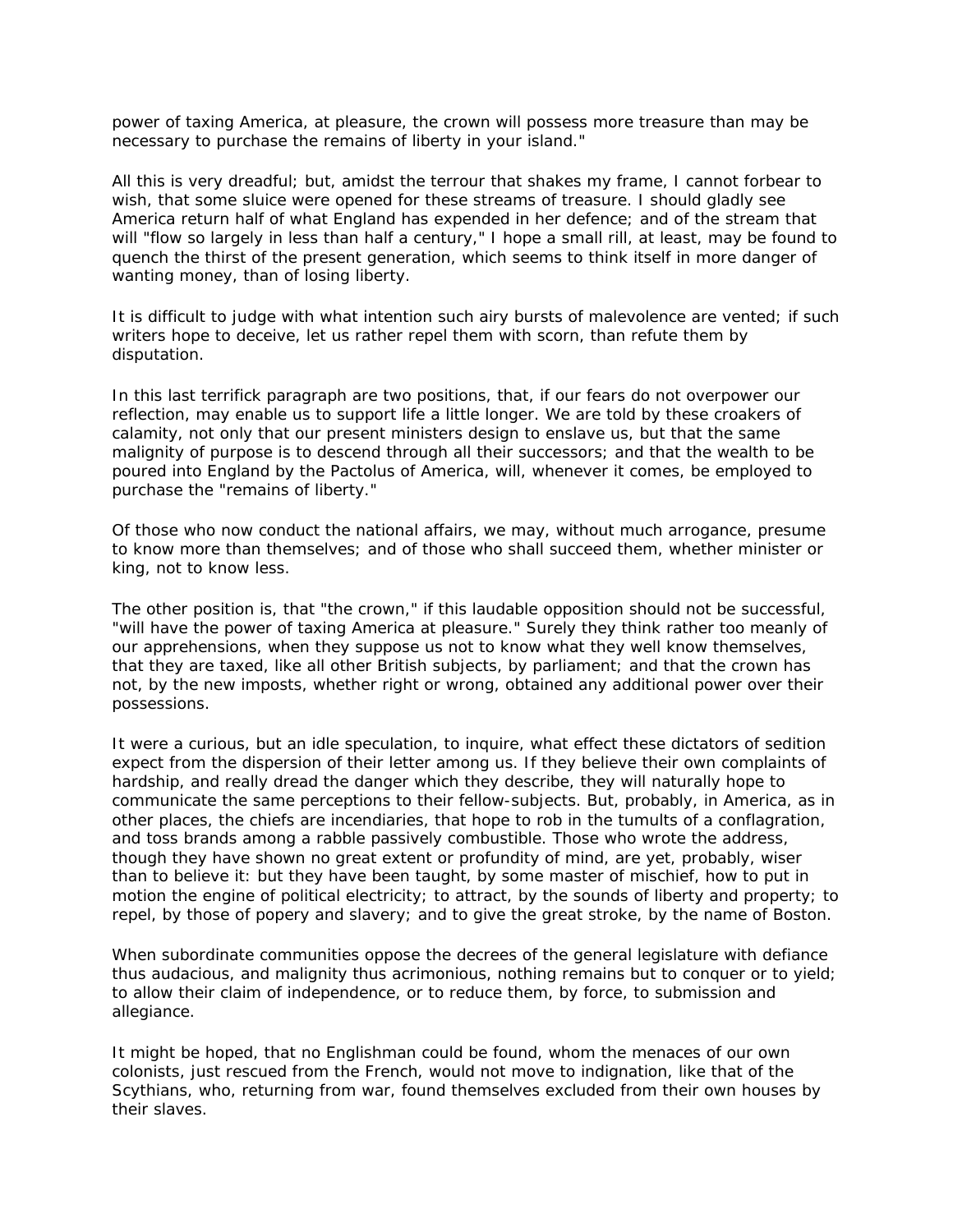That corporations, constituted by favour, and existing by sufferance, should dare to prohibit commerce with their native country, and threaten individuals by infamy, and societies with, at least, suspension of amity, for daring to be more obedient to government than themselves, is a degree of insolence which not only deserves to be punished, but of which the punishment is loudly demanded by the order of life and the peace of nations.

Yet there have risen up, in the face of the publick, men who, by whatever corruptions, or whatever infatuation, have undertaken to defend the Americans, endeavour to shelter them from resentment, and propose reconciliation without submission.

As political diseases are naturally contagious, let it be supposed, for a moment, that Cornwall, seized with the Philadelphian phrensy, may resolve to separate itself from the general system of the English constitution, and judge of its own rights in its own parliament. A congress might then meet at Truro, and address the other counties in a style not unlike the language of the American patriots:

FRIENDS AND FELLOW-SUBJECTS,—We, the delegates of the several towns and parishes of Cornwall, assembled to deliberate upon our own state, and that of our constituents, having, after serious debate and calm consideration, settled the scheme of our future conduct, hold it necessary to declare the resolutions which we think ourselves entitled to form, by the unalienable rights of reasonable beings, and into which we have been compelled by grievances and oppressions, long endured by us in patient silence, not because we did not feel, or could not remove them, but because we were unwilling to give disturbance to a settled government, and hoped that others would, in time, find, like ourselves, their true interest and their original powers, and all cooperate to universal happiness.

"But since, having long indulged the pleasing expectation, we find general discontent not likely to increase, or not likely to end in general defection, we resolve to erect alone the standard of liberty.

"Know then, that you are no longer to consider Cornwall as an English county, visited by English judges, receiving law from an English parliament, or included in any general taxation of the kingdom; but as a state, distinct and independent, governed by its own institutions, administered by its own magistrates, and exempt from any tax or tribute, but such as we shall impose upon ourselves.

"We are the acknowledged descendants of the earliest inhabitants of Britain, of men, who, before the time of history, took possession of the island desolate and waste, and, therefore, open to the first occupants. Of this descent, our language is a sufficient proof, which, not quite a century ago, was different from yours.

"Such are the Cornishmen; but who are you? who, but the unauthorised and lawless children of intruders, invaders, and oppressors? who, but the transmitters of wrong, the inheritors of robbery? In claiming independence, we claim but little. We might require you to depart from a land which you possess by usurpation, and to restore all that you have taken from us.

"Independence is the gift of nature. No man is born the master of another. Every Cornishman is a freeman; for we have never resigned the rights of humanity; and he only can be thought free, who is not governed but by his own consent.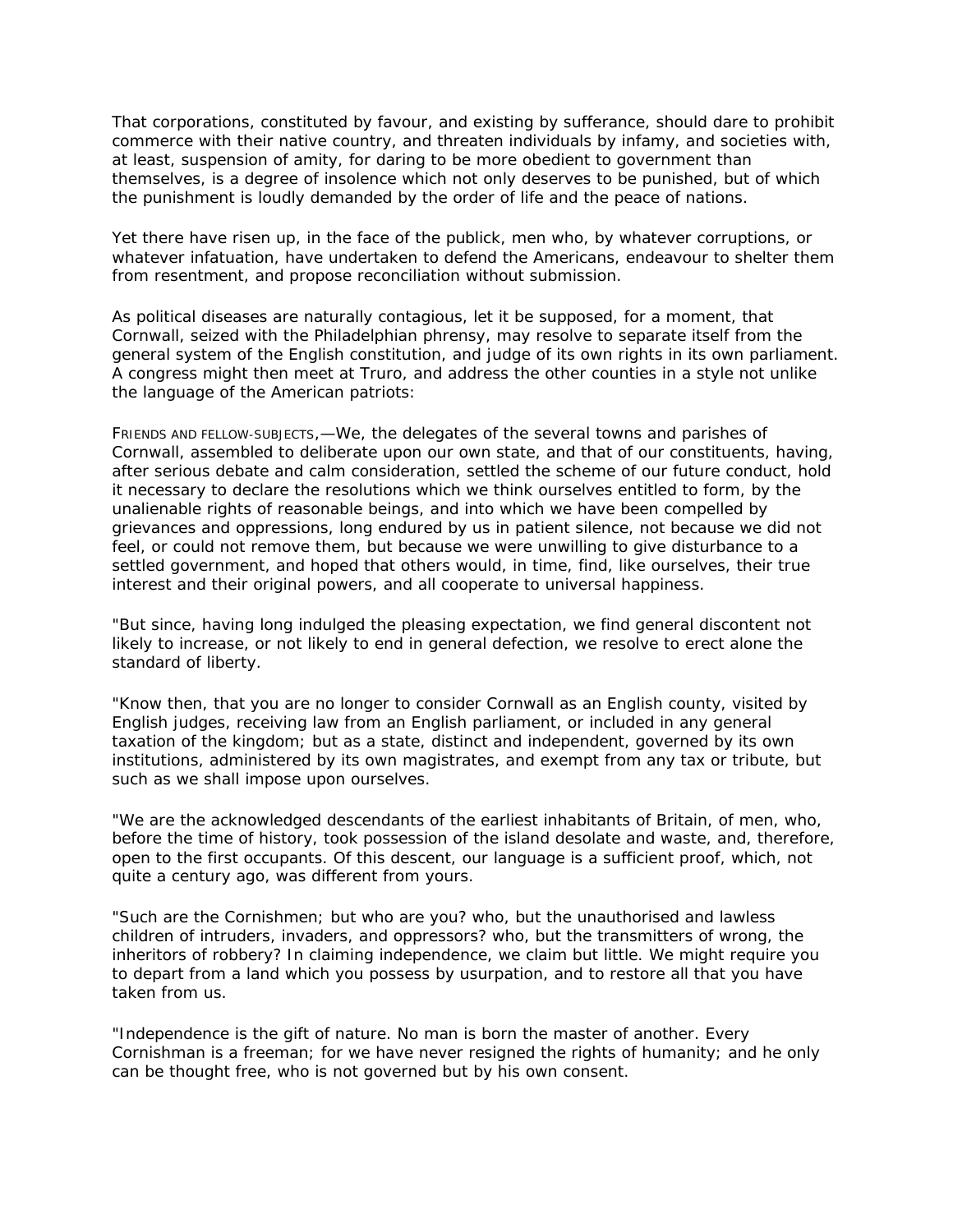"You may urge, that the present system of government has descended through many ages, and that we have a larger part in the representation of the kingdom than any other county.

"All this is true, but it is neither cogent nor persuasive. We look to the original of things. Our union with the English counties was either compelled by force, or settled by compact.

"That which was made by violence, may by violence be broken. If we were treated as a conquered people, our rights might be obscured, but could never be extinguished. The sword can give nothing but power, which a sharper sword can take away.

"If our union was by compact, whom could the compact bind, but those that concurred in the stipulations? We gave our ancestors no commission to settle the terms of future existence. They might be cowards that were frighted, or blockheads that were cheated; but, whatever they were, they could contract only for themselves. What they could establish, we can annul.

"Against our present form of government, it shall stand in the place of all argument, that we do not like it. While we are governed as we do not like, where is our liberty? We do not like taxes, we will, therefore, not be taxed: we do not like your laws, and will not obey them.

"The taxes laid by our representatives, are laid, you tell us, by our own consent; but we will no longer consent to be represented. Our number of legislators was originally a burden, and ought to have been refused; it is now considered as a disproportionate advantage; who, then, will complain if we resign it?

"We shall form a senate of our own, under a president whom the king shall nominate, but whose authority we will limit, by adjusting his salary to his merit. We will not withhold a proper share of contribution to the necessary expense of lawful government, but we will decide for ourselves what share is proper, what expense is necessary, and what government is lawful.

"Till our counsel is proclaimed independent and unaccountable, we will, after the tenth day of September, keep our tin in our own hands: you can be supplied from no other place, and must, therefore, comply, or be poisoned with the copper of your own kitchens.

"If any Cornishman shall refuse his name to this just and laudable association, he shall be tumbled from St. Michael's mount, or buried alive in a tin-mine; and if any emissary shall be found seducing Cornishmen to their former state, he shall be smeared with tar, and rolled in feathers, and chased with dogs out of our dominions. "From the Cornish congress at Truro."

Of this memorial what could be said, but that it was written in jest, or written by a madman? Yet I know not whether the warmest admirers of Pennsylvania eloquence, can find any argument in the addresses of the congress, that is not, with greater strength, urged by the Cornishman.

The argument of the irregular troops of controversy, stripped of its colours, and turned out naked to the view, is no more than this. Liberty is the birthright of man, and where obedience is compelled, there is no liberty. The answer is equally simple. Government is necessary to man, and where obedience is not compelled, there is no government.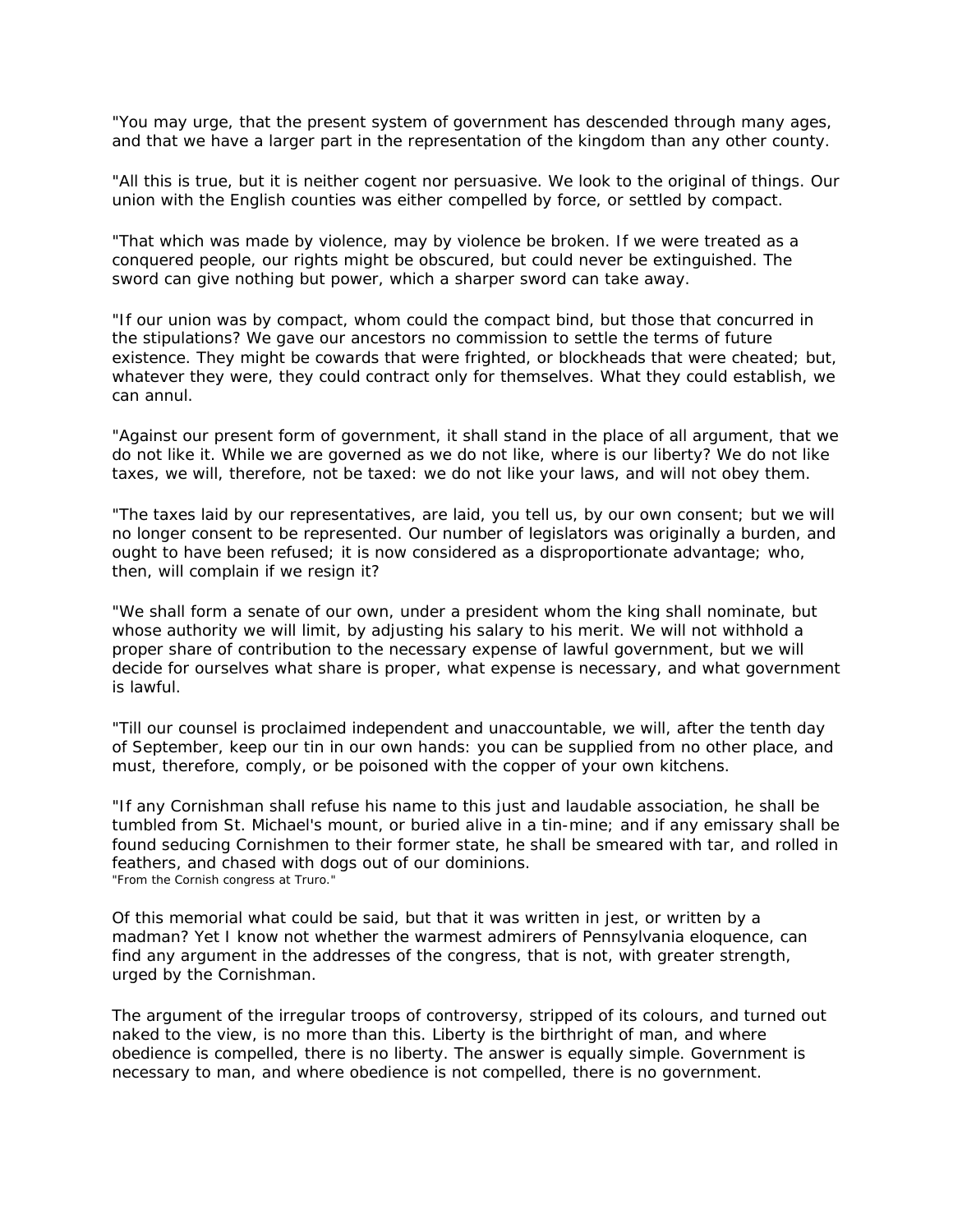If the subject refuses to obey, it is the duty of authority to use compulsion. Society cannot subsist but by the power, first of making laws, and then of enforcing them.

To one of the threats hissed out by the congress, I have put nothing similar into the Cornish proclamation; because it is too wild for folly, and too foolish for madness. If we do not withhold our king and his parliament from taxing them, they will cross the Atlantick and enslave us.

How they will come, they have not told us; perhaps they will take wing, and light upon our coasts. When the cranes thus begin to flutter, it is time for pygmies to keep their eyes about them. The great orator observes, that they will be very fit, after they have been taxed, to impose chains upon us. If they are so fit as their friend describes them, and so willing as they describe themselves, let us increase our army, and double our militia.

It has been, of late, a very general practice to talk of slavery among those who are setting at defiance every power that keeps the world in order. If the learned author of the Reflections on Learning has rightly observed, that no man ever could give law to language, it will be vain to prohibit the use of the word slavery; but I could wish it more discreetly uttered: it is driven, at one time, too hard into our ears by the loud hurricane of Pennsylvanian eloquence, and, at another, glides too cold into our hearts by the soft conveyance of a female patriot, bewailing the miseries of her friends and fellow-citizens.

Such has been the progress of sedition, that those who, a few years ago, disputed only our right of laying taxes, now question the validity of every act of legislation. They consider themselves as emancipated from obedience, and as being no longer the subjects of the British crown. They leave us no choice, but of yielding or conquering, of resigning our dominion or maintaining it by force.

From force many endeavours have been used, either to dissuade, or to deter us. Sometimes the merit of the Americans is exalted, and sometimes their sufferings are aggravated. We are told of their contributions to the last war; a war incited by their outcries, and continued for their protection; a war by which none but themselves were gainers. All that they can boast is, that they did something for themselves, and did not wholly stand inactive, while the sons of Britain were fighting in their cause.

If we cannot admire, we are called to pity them; to pity those that show no regard to their mother-country; have obeyed no law, which they could violate; have imparted no good, which they could withhold; have entered into associations of fraud to rob their creditors; and into combinations to distress all who depended on their commerce. We are reproached with the cruelty of shutting one port, where every port is shut against us. We are censured as tyrannical, for hindering those from fishing, who have condemned our merchants to bankruptcy, and our manufacturers to hunger.

Others persuade us to give them more liberty, to take off restraints, and relax authority; and tell us what happy consequences will arise from forbearance; how their affections will be conciliated, and into what diffusions of beneficence their gratitude will luxuriate. They will love their friends. They will reverence their protectors. They will throw themselves into our arms, and lay their property at our feet; they will buy from no other what we can sell them; they will sell to no other what we wish to buy.

That any obligations should overpower their attention to profit, we have known them long enough not to expect. It is not to be expected from a more liberal people. With what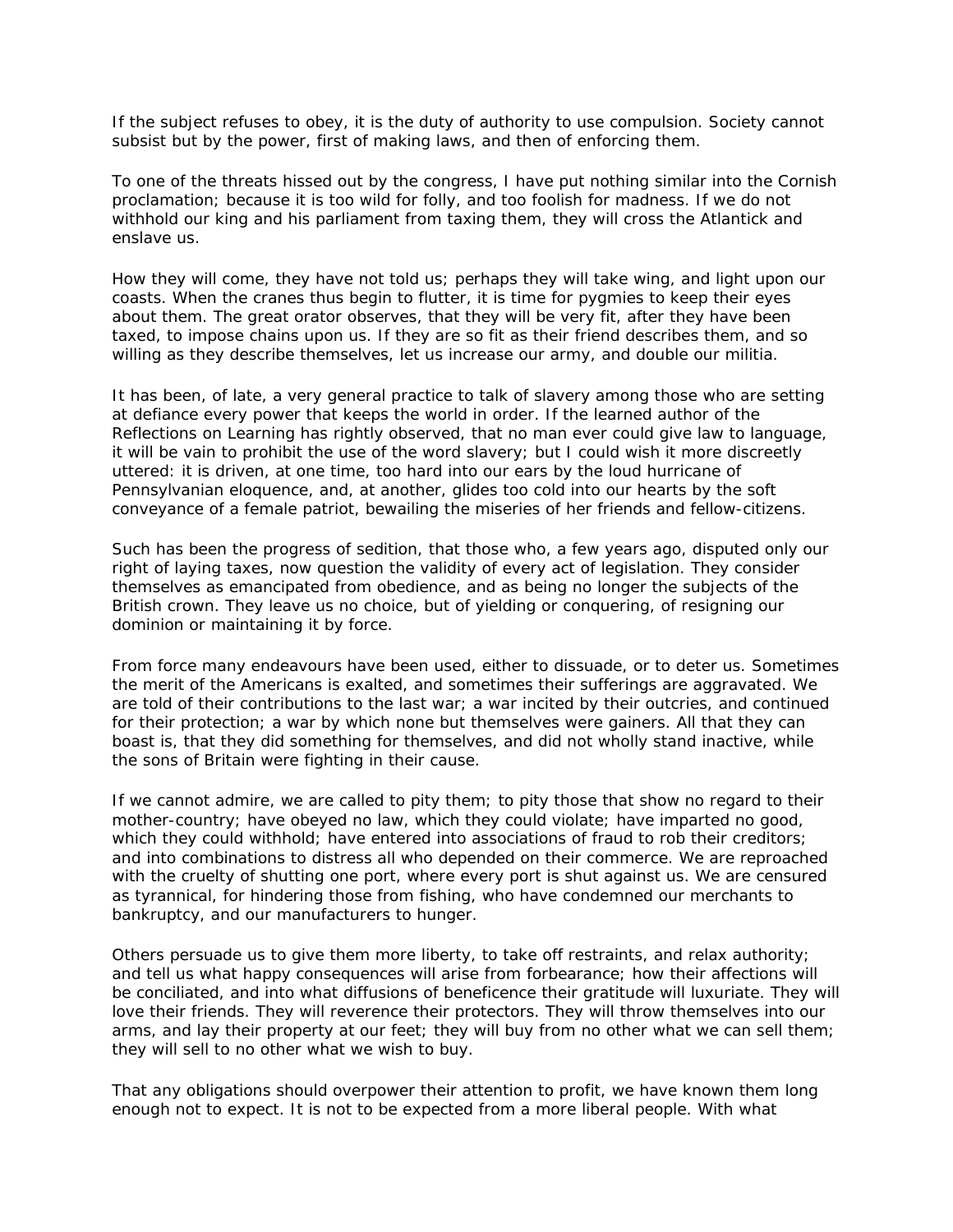kindness they repay benefits, they are now showing us, who, as soon as we have delivered them from France, are defying and proscribing us.

But if we will permit them to tax themselves, they will give us more than we require. If we proclaim them independent, they will, during pleasure, pay us a subsidy. The contest is not now for money, but for power. The question is not, how much we shall collect, but, by what authority the collection shall be made.

Those who find that the Americans cannot be shown, in any form, that may raise love or pity, dress them in habiliments of terrour, and try to make us think them formidable. The Bostonians can call into the field ninety thousand men. While we conquer all before us, new enemies will rise up behind, and our work will be always to begin. If we take possession of the towns, the colonists will retire into the inland regions, and the gain of victory will be only empty houses, and a wide extent of waste and desolation. If we subdue them for the present, they will universally revolt in the next war, and resign us, without pity, to subjection and destruction.

To all this it may be answered, that between losing America, and resigning it, there is no great difference; that it is not very reasonable to jump into the sea, because the ship is leaky. All those evils may befall us, but we need not hasten them.

The dean of Gloucester has proposed, and seems to propose it seriously, that we should, at once, release our claims, declare them masters of themselves, and whistle them down the wind. His opinion is, that our gain from them will be the same, and our expense less. What they can have most cheaply from Britain, they will still buy; what they can sell to us at the highest price, they will still sell.

It is, however, a little hard, that, having so lately fought and conquered for their safety, we should govern them no longer. By letting them loose before the war, how many millions might have been saved. One wild proposal is best answered by another. Let us restore to the French what we have taken from them. We shall see our colonists at our feet, when they have an enemy so near them. Let us give the Indians arms, and teach them discipline, and encourage them, now and then, to plunder a plantation. Security and leisure are the parents of sedition.

While these different opinions are agitated, it seems to be determined, by the legislature, that force shall be tried. Men of the pen have seldom any great skill in conquering kingdoms, but they have strong inclination to give advice. I cannot forbear to wish, that this commotion may end without bloodshed, and that the rebels may be subdued by terrour rather than by violence; and, therefore, recommend such a force as may take away, not only the power, but the hope of resistance, and, by conquering without a battle, save many from the sword.

If their obstinacy continues, without actual hostilities, it may, perhaps, be mollified, by turning out the soldiers to free quarters, forbidding any personal cruelty or hurt. It has been proposed, that the slaves should be set free, an act, which, surely, the lovers of liberty cannot but commend. If they are furnished with firearms for defence, and utensils for husbandry, and settled in some simple form of government within the country, they may be more grateful and honest than their masters.

Far be it from any Englishman, to thirst for the blood of his fellow-subjects. Those who most deserve our resentment are, unhappily, at less distance. The Americans, when the stamp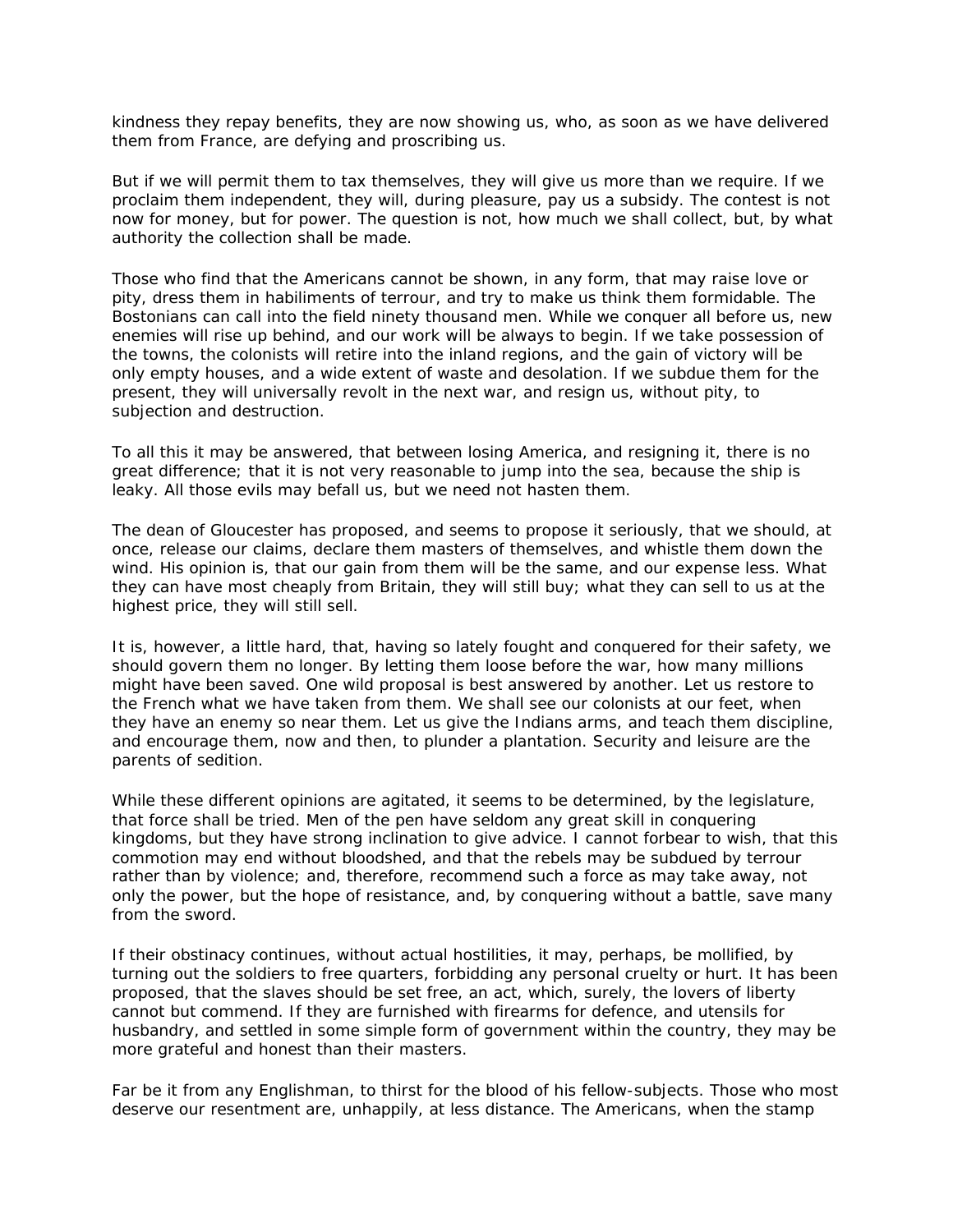act was first proposed, undoubtedly disliked it, as every nation dislikes an impost; but they had no thought of resisting it, till they were encouraged and incited by European intelligence, from men whom they thought their friends, but who were friends only to themselves.

On the original contrivers of mischief let an insulted nation pour out its vengeance. With whatever design they have inflamed this pernicious contest, they are, themselves, equally detestable. If they wish success to the colonies, they are traitors to this country; if they wish their defeat, they are traitors, at once, to America and England. To them, and them only, must be imputed the interruption of commerce, and the miseries of war, the sorrow of those that shall be ruined, and the blood of those that shall fall.

Since the Americans have made it necessary to subdue them, may they be subdued with the least injury possible to their persons and their possessions! When they are reduced to obedience, may that obedience be secured by stricter laws and stronger obligations!

Nothing can be more noxious to society, than that erroneous clemency, which, when a rebellion is suppressed, exacts no forfeiture, and establishes no securities, but leaves the rebels in their former state. Who would not try the experiment, which promises advantage without expense? If rebels once obtain a victory, their wishes are accomplished; if they are defeated, they suffer little, perhaps less than their conquerors; however often they play the game, the chance is always in their favour. In the mean time, they are growing rich by victualling the troops that we have sent against them, and, perhaps, gain more by the residence of the army than they lose by the obstruction of their port.

Their charters, being now, I suppose, legally forfeited, may be modelled, as shall appear most commodious to the mother-country. Thus the privileges which are found, by experience, liable to misuse, will be taken away, and those who now bellow as patriots, bluster as soldiers, and domineer as legislators, will sink into sober merchants and silent planters, peaceably diligent, and securely rich.

But there is one writer, and, perhaps, many who do not write, to whom the contraction of these pernicious privileges appears very dangerous, and who startle at the thoughts of "England free, and America in chains." Children fly from their own shadow, and rhetoricians are frighted by their own voices. Chains is, undoubtedly, a dreadful word; but, perhaps, the masters of civil wisdom may discover some gradations between chains and anarchy. Chains need not be put upon those who will be restrained without them. This contest may end in the softer phrase of English superiority and American obedience.

We are told, that the subjection of Americans may tend to the diminution of our own liberties; an event, which none but very perspicacious politicians are able to foresee. If slavery be thus fatally contagious, how is it that we hear the loudest yelps for liberty among the drivers of negroes?

But let us interrupt awhile this dream of conquest, settlement, and supremacy. Let us remember, that being to contend, according to one orator, with three millions of whigs, and, according to another, with ninety thousand patriots of Massachusett's bay, we may possibly be checked in our career of reduction. We may be reduced to peace upon equal terms, or driven from the western continent, and forbidden to violate, a second time, the happy borders of the land of liberty. The time is now, perhaps, at hand, which sir Thomas Browne predicted, between jest and earnest: